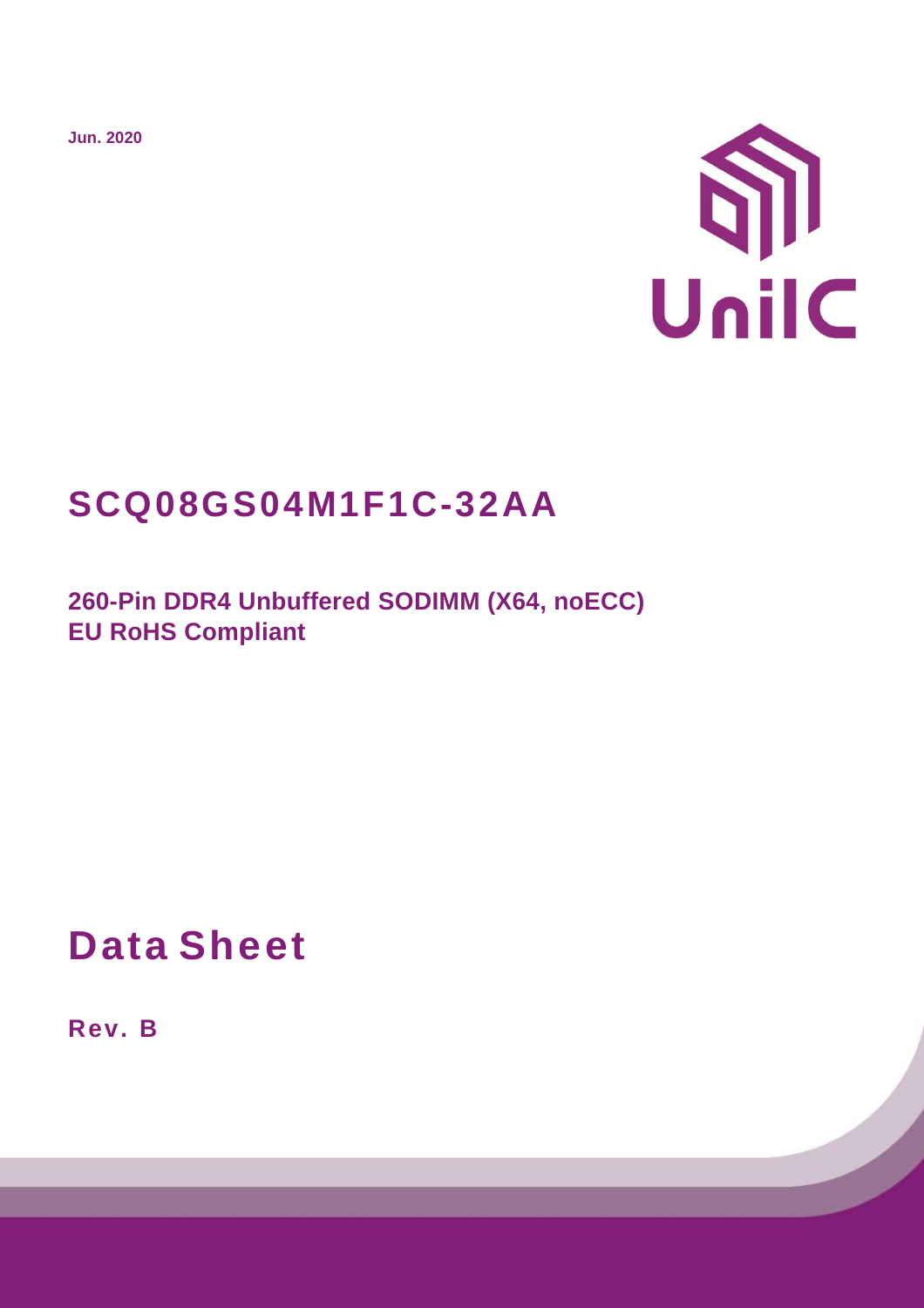

| <b>Revision History</b> |                 |                                              |  |  |  |  |  |
|-------------------------|-----------------|----------------------------------------------|--|--|--|--|--|
| <b>Date</b>             | <b>Revision</b> | Subjects (major changes since last revision) |  |  |  |  |  |
| 2020-03-01              |                 | Initial Release                              |  |  |  |  |  |
| 2020-06-18              | В               | Change pin description and add IPP           |  |  |  |  |  |

**We Listen to Your Comments**

Any information within this document that you feel is wrong, unclear or missing at all? Your feedback will help us to continuously improve the quality of this document. Please send your proposal (including a reference to this document) to: **[info@unisemicon.com](mailto:info@scsemicon.com)**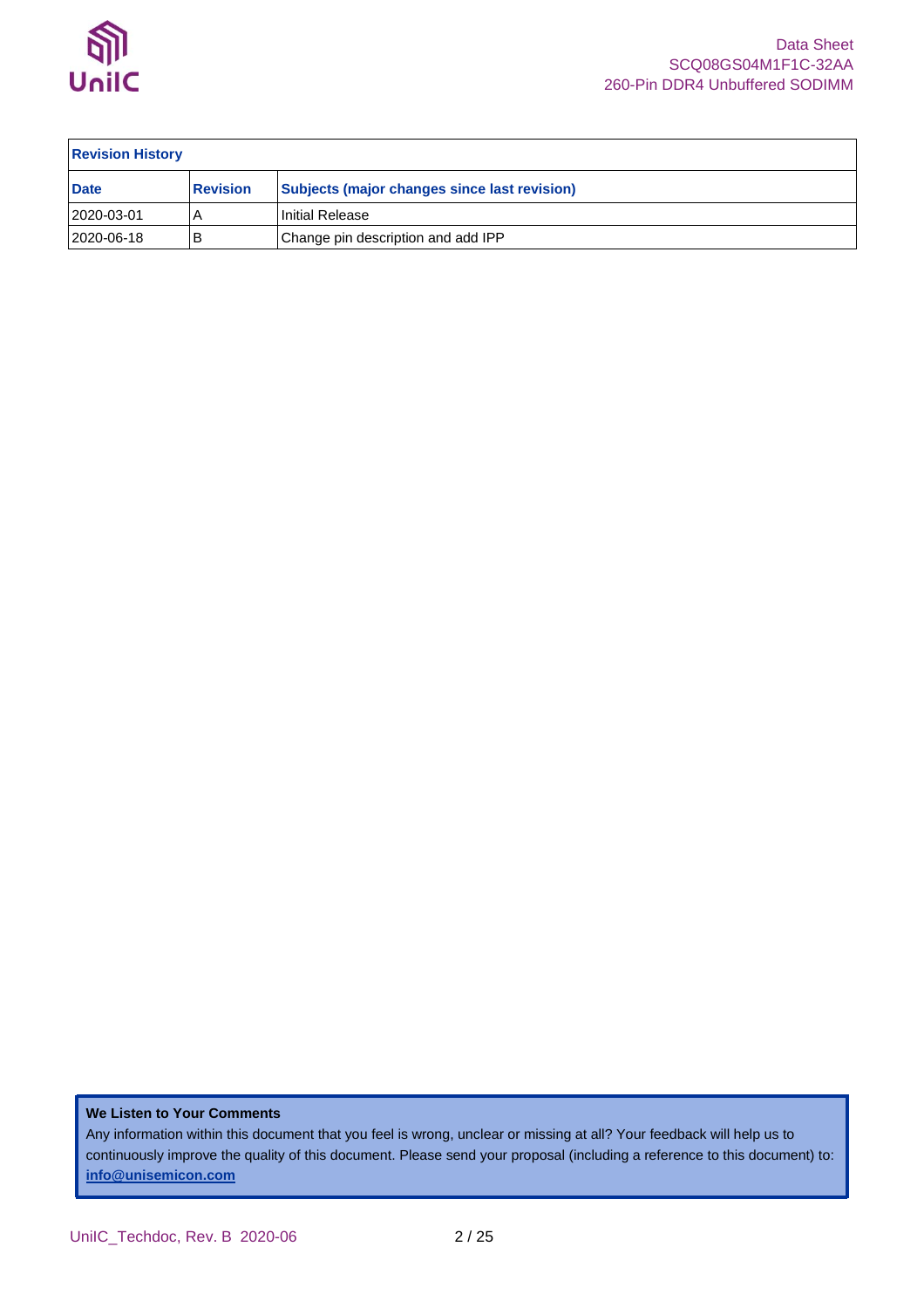

# <span id="page-2-0"></span>**Contents**

| 1              |     |  |
|----------------|-----|--|
|                | 1.1 |  |
|                | 1.2 |  |
| 2              |     |  |
|                | 2.1 |  |
|                |     |  |
| 3              |     |  |
|                | 3.1 |  |
|                | 3.2 |  |
|                | 3.3 |  |
|                | 3.4 |  |
| $\overline{4}$ |     |  |
|                | 4.1 |  |
|                | 4.2 |  |
|                | 4.3 |  |
|                | 4.4 |  |
| 5              |     |  |
|                |     |  |
|                |     |  |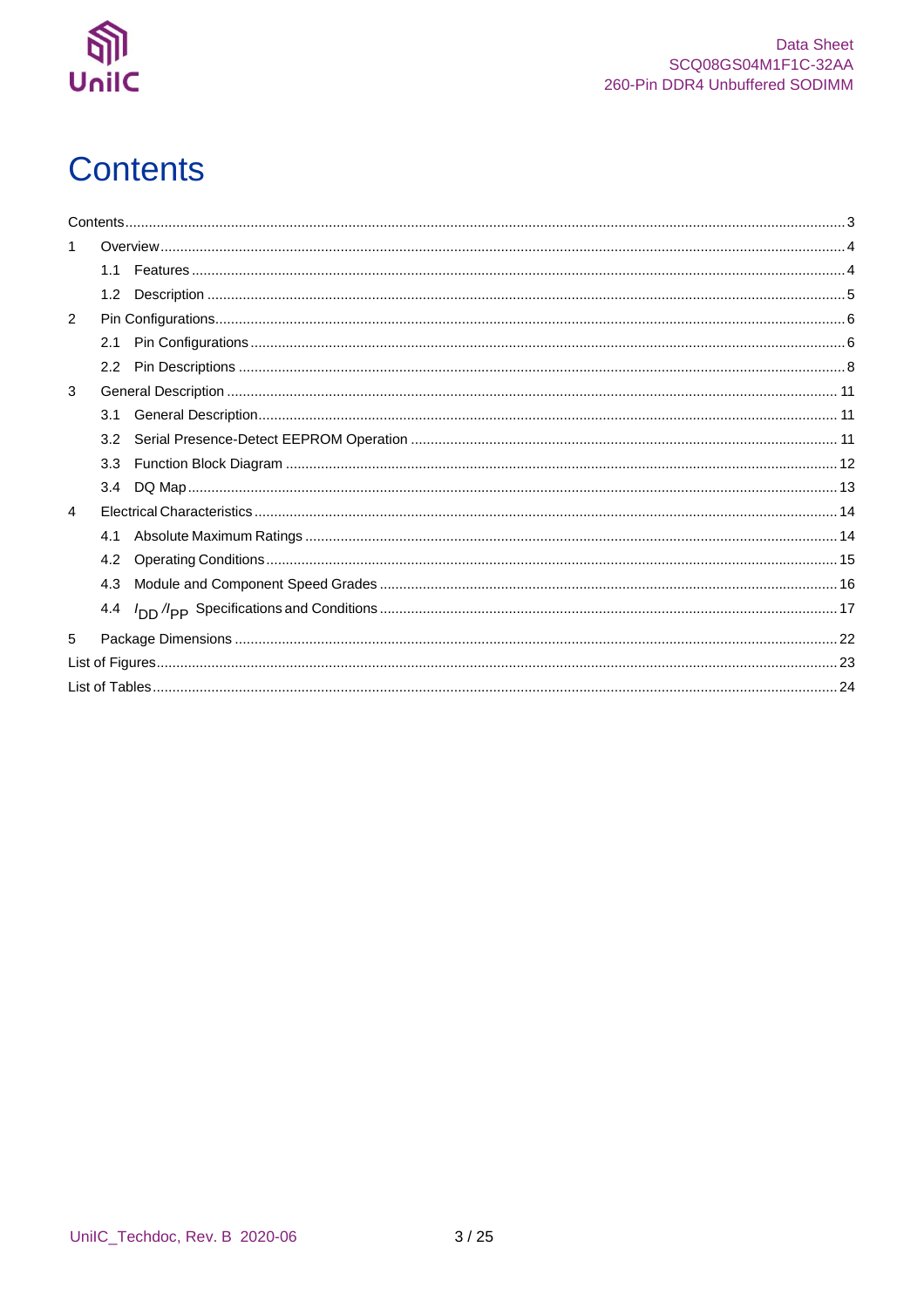

# <span id="page-3-0"></span>1 Overview

This chapter gives an overview of the 260-pin DDR4 Unbuffered SODIMM product family and describes its main characteristics.

### <span id="page-3-1"></span>1.1 Features

- 260-Pin PC4-3200 DDR4 SODIMM.
- Frequency/CAS latency 0.625ns @ CL = 22 (DDR4-3200)
- $VDD = 1.2V \pm 60mV$
- $VPP = 2.5V (2.375V 2.75V)$
- $VDDSPD = 2.5V(NOM)$
- Programmable CAS latency 9,10, 11, 12, 13, 14, 15 and 16, 17, 18,19 20,21,22, and 24 supported
- Programmable additive latency 0, CL-1, and CLsupported (x4/x8 only)
- Programmable CAS Write latency (CWL) = 9, 10, 11, 12, 14, 16,18, 20
- Programmable burst length 4/8 with both nibble sequential and interleave mode
- BL switch on the fly
- Nominal and dynamic on-die termination (ODT) for strobe, and mask signals
- Low-power auto self refresh (LPASR)
- Data bus inversion (DBI) for data bus
- On-die VREFDQ generation and calibration
- 8 internal banks; 2 groups of 4 banks each
- Fixed burst chop (BC) of 4 and burst length (BL) of 8 via the mode register set (MRS)
- Gold edge contacts
- Halogen-free
- Fly-by topology
- Terminated control command and address bus
- Average Refresh Cycle (Tcase of  $0 °C \sim 95 °C$ )
	- $7.8 \,\mu s$  at 0 °C ~ 85 °C
	- 3.9 μs at 85 °C ~ 95 °C

#### <span id="page-3-2"></span>**Table 1 - Module Performance Table**

| <b>UnilC Speed Code</b>     |                | $-3200AA$ | <b>Unit</b> | <b>Note</b> |
|-----------------------------|----------------|-----------|-------------|-------------|
| <b>DRAM Speed Grade</b>     | DDR4           | $-3200$   | MT/s        |             |
| <b>CAS-RCD-RP latencies</b> | $22 - 22 - 22$ | $t_{CK}$  |             |             |
| Min. RAS-CAS-Delay          | 13.75          | 13.75     | ns          |             |
| Min. Row Precharge Time     | 13.75          | 13.75     | ns          |             |
| Min. Row Active Time        | 32             | ns        |             |             |
| Min. Row Cycle Time         | 45.75          | 45.75     | ns          |             |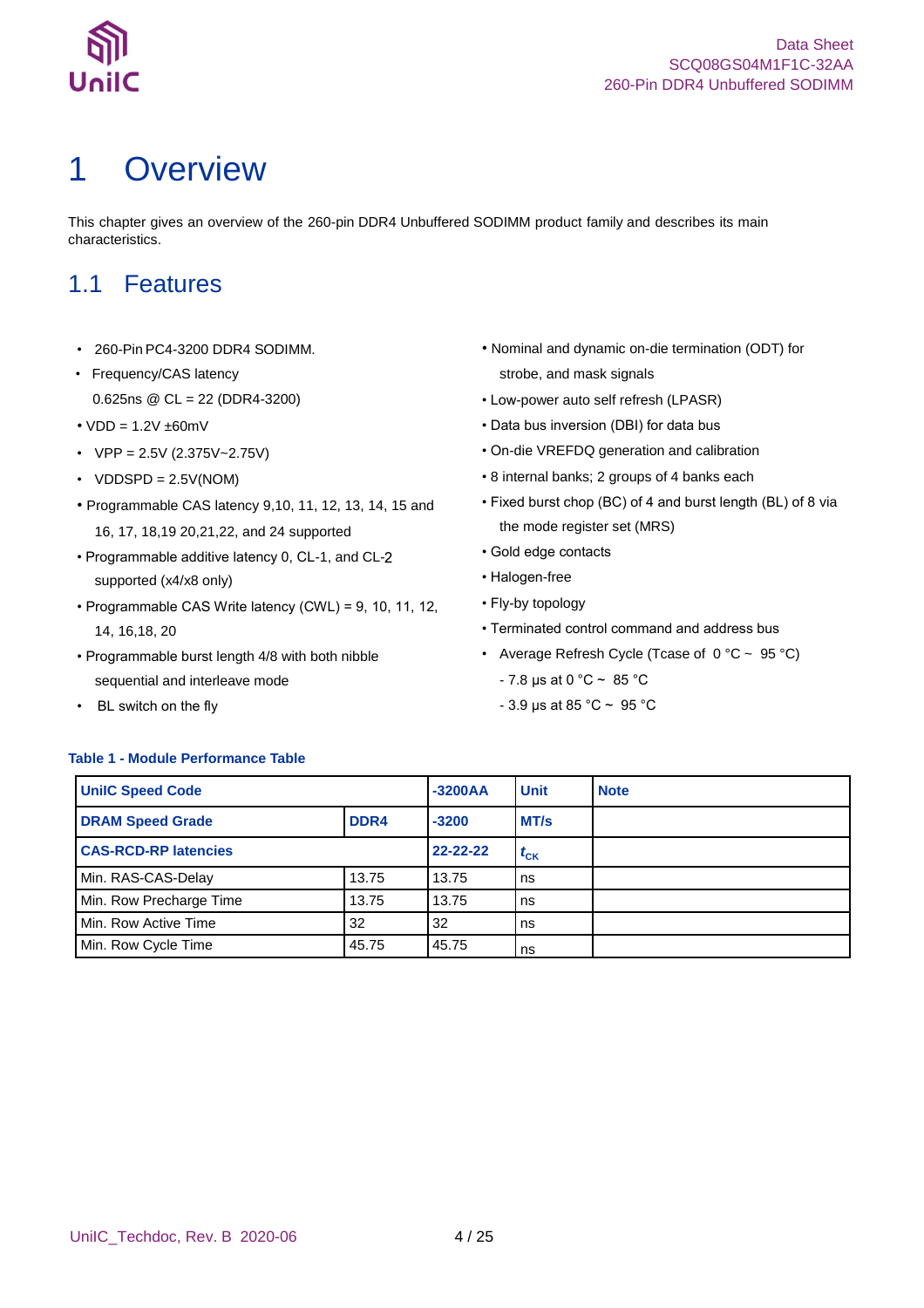

### <span id="page-4-0"></span>1.2 Description

The UniIC 8GB module family is DDR4 Unbuffered SODIMM with 30mm height based on DDR4 technology. DIMMs are intended for mounting into 260-pin connector sockets.

The memory array is designed with 1 6 Gbit Double-Data- Rate-Four (DDR4) Synchronous DRAMs. Decoupling capacitors are mounted on the PCB board. The DIMMs feature serial presence detect based on a serial E <sup>2</sup>PROM device using the 2-pin I<sup>2</sup>C protocol.

#### <span id="page-4-1"></span>**Table 2 - Ordering Information**

| <b>Product Type<sup>1)</sup></b> | Compliance Code <sup>2)</sup> | <b>Description</b> | <b>SDRAM Technology</b> |  |  |  |  |
|----------------------------------|-------------------------------|--------------------|-------------------------|--|--|--|--|
| PC4-3200 (22-22-22)              |                               |                    |                         |  |  |  |  |
| I SCQ08GS04M1F1C-32AA            | 8GB 1R×16 PC4-3200-22-22-22   | Rank               | 16Gbit $(x16)$          |  |  |  |  |

1) For detailed information regarding Product Type of UniIC please see chapter "Product Type Nomenclature" of this data sheet.

2) The Compliance Code is printed on the module label and describes the speed grade, for example "PC4-3200-22-22-22" where 3200 means DIMM modules with 3200MHz data frequency and "22-22-22" means Column Address Strobe (CAS) latency=22, Row Column Delay (RCD) latency = 22 and Row Precharge (RP) latency = 22.

### <span id="page-4-2"></span>**Table 3 - Address Format**

| <b>DIMM Density</b>           | 8GB(1Rx16,X64)      |
|-------------------------------|---------------------|
| <b>Row address</b>            | 128K A[16:0]        |
| <b>Column address</b>         | 1K A[9:0]           |
| Device bank group address     | 1 BGI0              |
| Device bank address per group | 4 BA[1:0]           |
| <b>Device configuration</b>   | 16Gb(1Gx16)         |
| <b>Module rank address</b>    | $1 \text{ CS}$ n[0] |
| <b>Device Quantity</b>        | 4                   |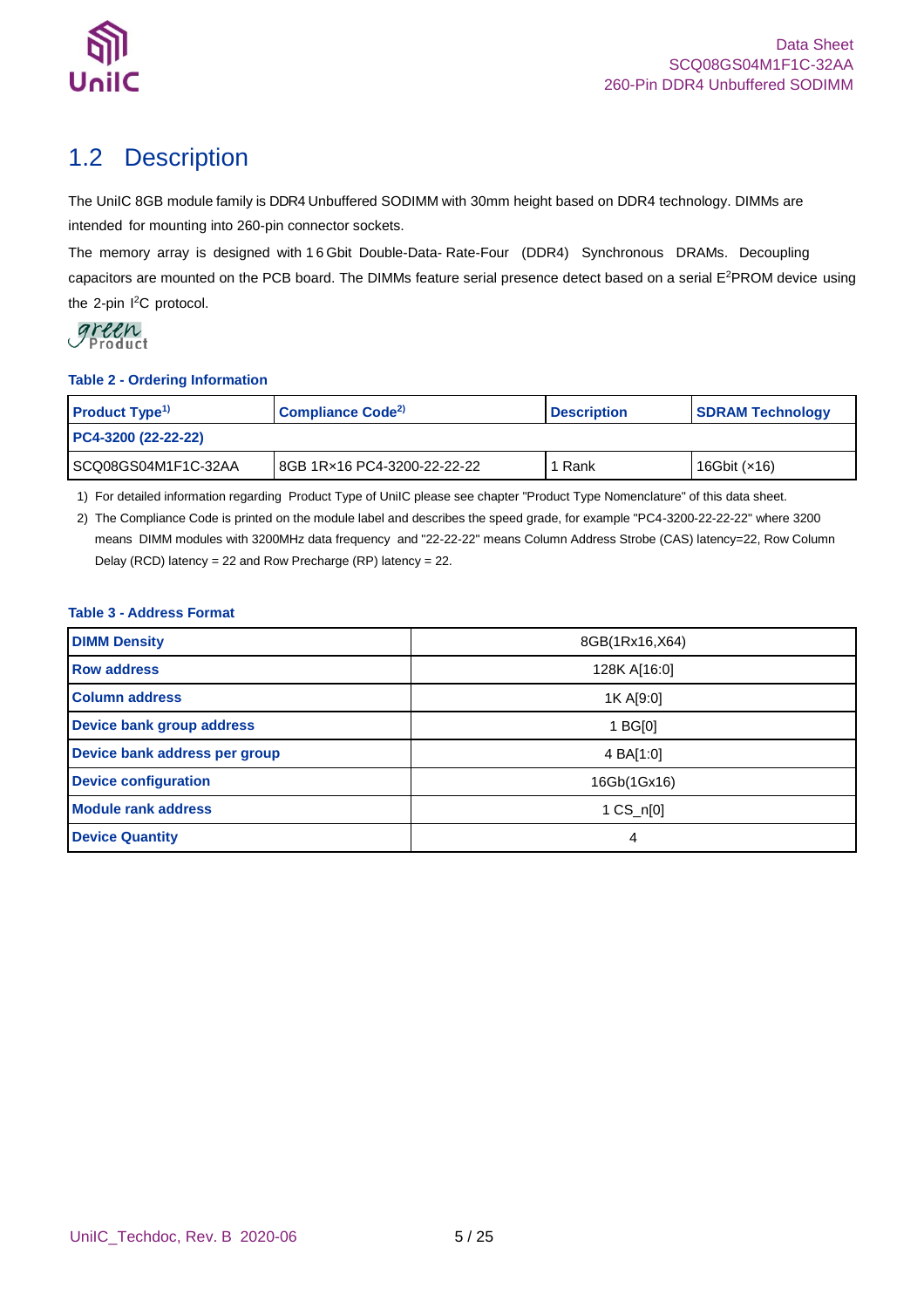

# <span id="page-5-0"></span>2 Pin Configurations

### <span id="page-5-1"></span>2.1 Pin Configurations

The pin configuration of the 260-Pin DDR4 Unbuffered SODIMM is listed by function in **[Table 4](#page-5-2)** (260 pins).

|                | rable $+$ - $\cdots$ configuration copilities (200 pm) |                |                    |     |                        |     |                        |     |                                 |     |                                  |
|----------------|--------------------------------------------------------|----------------|--------------------|-----|------------------------|-----|------------------------|-----|---------------------------------|-----|----------------------------------|
| Pin            | <b>Front</b>                                           | Pin            | <b>Back</b>        | Pin | <b>Front</b>           | Pin | <b>Back</b>            | Pin | <b>Front</b>                    | Pin | <b>Back</b>                      |
| $\mathbf{1}$   | <b>VSS</b>                                             | $\overline{2}$ | VSS                | 97  | DQS8_t<br>NC           | 98  | <b>VSS</b>             | 193 | <b>VSS</b>                      | 194 | DQ41                             |
| 3              | DQ <sub>5</sub>                                        | 4              | DQ4                | 99  | <b>VSS</b>             | 100 | CB <sub>6</sub><br>/NC | 195 | DQ40                            | 196 | <b>VSS</b>                       |
| 5              | <b>VSS</b>                                             | 6              | VSS                | 101 | CB2,NC                 | 102 | VSS                    | 197 | <b>VSS</b>                      | 198 | DQS5_c<br>NC                     |
| $\overline{7}$ | DQ1                                                    | 8              | DQ0                | 103 | <b>VSS</b>             | 104 | CB7,NC                 | 199 | $DM5_n$<br>/DBI5_n<br><b>NC</b> | 200 | DQS5_t<br>NC                     |
| 9              | <b>VSS</b>                                             | 10             | VSS                | 105 | CB <sub>3</sub><br>/NC | 106 | <b>VSS</b>             | 201 | <b>VSS</b>                      | 202 | <b>VSS</b>                       |
| 11             | DQS0 c                                                 | 12             | $DMO_n$<br>/DBI0_n | 107 | <b>VSS</b>             | 108 | RESET_n                | 203 | DQ46                            | 204 | <b>DQ47</b>                      |
| 13             | DQS0_t                                                 | 14             | <b>VSS</b>         | 109 | CKE0                   | 110 | CKE1                   | 205 | <b>VSS</b>                      | 206 | <b>VSS</b>                       |
| 15             | <b>VSS</b>                                             | 16             | DQ6                | 111 | <b>VDD</b>             | 112 | <b>VDD</b>             | 207 | DQ42                            | 208 | DQ43                             |
| 17             | DQ7                                                    | 18             | <b>VSS</b>         | 113 | BG1                    | 114 | $ACT_n$                | 209 | <b>VSS</b>                      | 210 | <b>VSS</b>                       |
| 19             | <b>VSS</b>                                             | 20             | DQ <sub>2</sub>    | 115 | BG <sub>0</sub>        | 116 | ALERT_n                | 211 | DQ52                            | 212 | DQ53                             |
| 21             | DQ3                                                    | 22             | <b>VSS</b>         | 117 | <b>VDD</b>             | 118 | <b>VDD</b>             | 213 | <b>VSS</b>                      | 214 | <b>VSS</b>                       |
| 23             | <b>VSS</b>                                             | 24             | DQ12               | 119 | A12                    | 120 | A11                    | 215 | DQ49                            | 216 | DQ48                             |
| 25             | DQ13                                                   | 26             | <b>VSS</b>         | 121 | A9                     | 122 | A7                     | 217 | <b>VSS</b>                      | 218 | <b>VSS</b>                       |
| 27             | <b>VSS</b>                                             | 28             | DQ8                | 123 | VDD                    | 124 | <b>VDD</b>             | 219 | DQS6_c<br>$NC$                  | 220 | $DM6_n$<br>/DBI6_n<br>${\sf NC}$ |
| 29             | DQ <sub>9</sub>                                        | 30             | <b>VSS</b>         | 125 | A <sub>8</sub>         | 126 | A <sub>5</sub>         | 221 | DQS6_t<br><b>NC</b>             | 222 | <b>VSS</b>                       |
| 31             | <b>VSS</b>                                             | 32             | DQS1_c             | 127 | A6                     | 128 | A4                     | 223 | <b>VSS</b>                      | 224 | DQ54                             |
| 33             | $DM1_n$<br>/DBI1_n                                     | 34             | DQS1_t             | 129 | <b>VDD</b>             | 130 | <b>VDD</b>             | 225 | <b>DQ55</b>                     | 226 | <b>VSS</b>                       |
| 35             | <b>VSS</b>                                             | 36             | <b>VSS</b>         | 131 | A <sub>3</sub>         | 132 | A2                     | 227 | <b>VSS</b>                      | 228 | DQ50                             |
| 37             | DQ15                                                   | 38             | DQ14               | 133 | A <sub>1</sub>         | 134 | EVENT_n                | 229 | DQ51                            | 230 | <b>VSS</b>                       |
| 39             | <b>VSS</b>                                             | 40             | <b>VSS</b>         | 135 | <b>VDD</b>             | 136 | <b>VDD</b>             | 231 | <b>VSS</b>                      | 232 | DQ60                             |
| 41             | DQ10                                                   | 42             | DQ11               | 137 | $CKO_t$                | 138 | $CK1_t$                | 233 | DQ61                            | 234 | <b>VSS</b>                       |
| 43             | <b>VSS</b>                                             | 44             | <b>VSS</b>         | 139 | $CKO_{c}$              | 140 | $CK1_c$                | 235 | <b>VSS</b>                      | 236 | <b>DQ57</b>                      |
| 45             | DQ21                                                   | 46             | DQ20               | 141 | <b>VDD</b>             | 142 | VDD                    | 237 | DQ56                            | 238 | <b>VSS</b>                       |
| 47             | <b>VSS</b>                                             | 48             | <b>VSS</b>         | 143 | Parity                 | 144 | A <sub>0</sub>         | 239 | <b>VSS</b>                      | 240 | DQS7_c<br>${\sf NC}$             |
| 49             | DQ17                                                   | 50             | DQ16               | 145 | BA1                    | 146 | A10/AP                 | 241 | DM/_n<br>/DBI7_n<br><b>NC</b>   | 242 | DQS7_t<br>NC.                    |
| 51             | <b>VSS</b>                                             | 52             | <b>VSS</b>         | 147 | VDD                    | 148 | <b>VDD</b>             | 243 | <b>VSS</b>                      | 244 | <b>VSS</b>                       |
| 53             | DQS2 c                                                 | 54             | DM2_n<br>/DBI2_n   | 149 | $CSO_n$                | 150 | BA0                    | 245 | DQ62                            | 246 | DQ63                             |
| 55             | DQS2_t                                                 | 56             | <b>VSS</b>         | 151 | A14<br>$/WE_n$         | 152 | A16<br>/RAS_n          | 247 | <b>VSS</b>                      | 248 | <b>VSS</b>                       |
| 57             | <b>VSS</b>                                             | 58             | DQ22               | 153 | VDD                    | 154 | VDD                    | 249 | DQ58                            | 250 | DQ59                             |

### <span id="page-5-2"></span>**Table 4 - Pin Configuration SODIMM (260 pin)**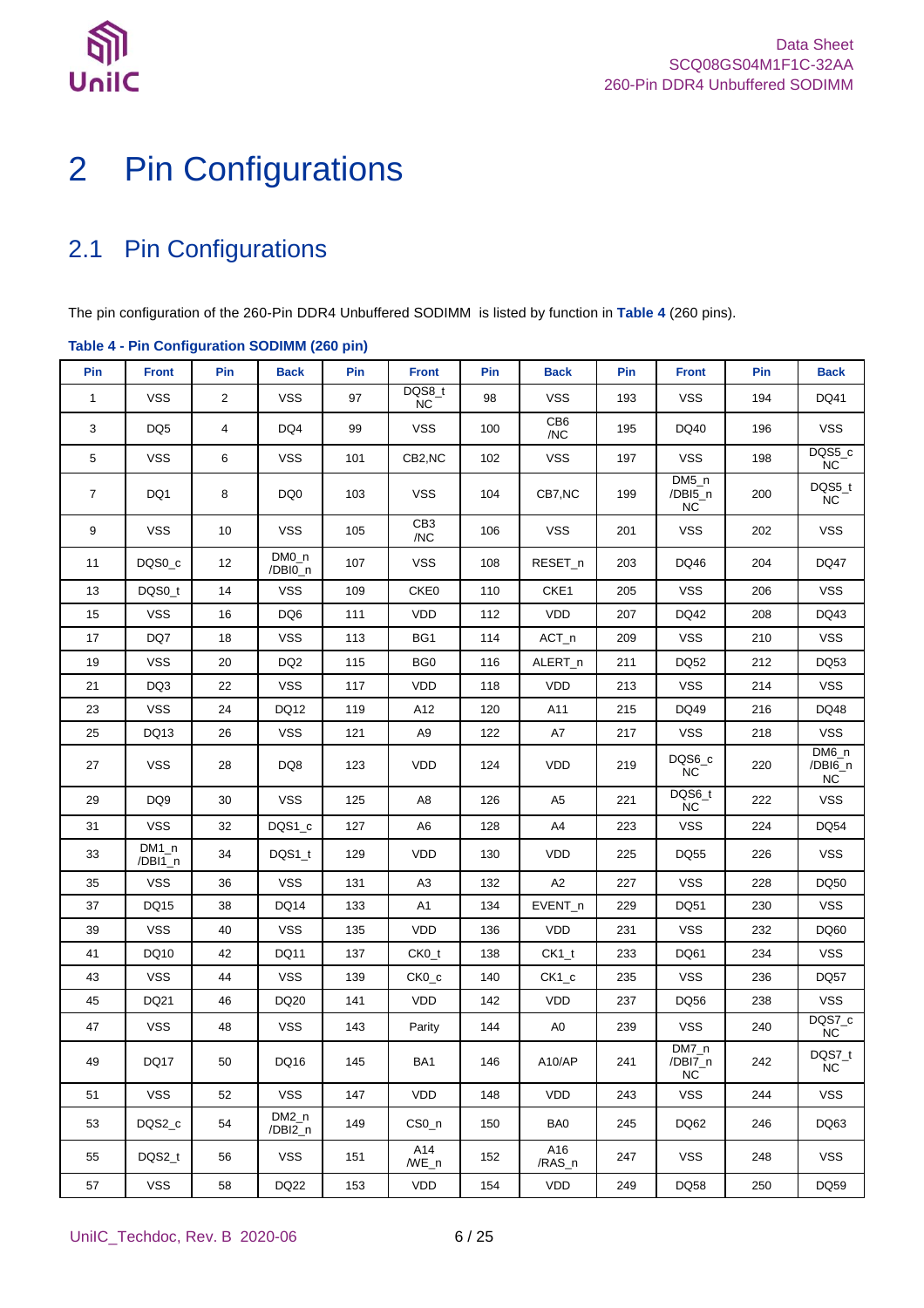# $\mathbb{S}$ UnilC

### Data Sheet SCQ08GS04M1F1C-32AA 260-Pin DDR4 Unbuffered SODIMM

| Pin | <b>Front</b>           | <b>Pin</b> | <b>Back</b>            | Pin | <b>Front</b>                    | Pin | <b>Back</b>                   | Pin | <b>Front</b>  | <b>Pin</b> | <b>Back</b>     |
|-----|------------------------|------------|------------------------|-----|---------------------------------|-----|-------------------------------|-----|---------------|------------|-----------------|
| 59  | DQ23                   | 60         | <b>VSS</b>             | 155 | ODT0                            | 156 | A15<br>$CAS_n/$               | 251 | <b>VSS</b>    | 252        | <b>VSS</b>      |
| 61  | <b>VSS</b>             | 62         | <b>DQ18</b>            | 157 | $CS1_n$                         | 158 | A13                           | 253 | SCL           | 254        | <b>SDA</b>      |
| 63  | DQ19                   | 64         | <b>VSS</b>             | 159 | VDD                             | 160 | <b>VDD</b>                    | 255 | <b>VDDSPD</b> | 256        | SA0             |
| 65  | <b>VSS</b>             | 66         | <b>DQ28</b>            | 161 | ODT <sub>1</sub>                | 162 | Co<br>$/CS2_n$<br>/NC         | 257 | <b>VPP</b>    | 258        | Vtt             |
| 67  | DQ29                   | 68         | <b>VSS</b>             | 163 | <b>VDD</b>                      | 164 | <b>VREFCA</b>                 | 259 | <b>VPP</b>    | 260        | SA <sub>1</sub> |
| 69  | <b>VSS</b>             | 70         | <b>DQ24</b>            | 165 | C <sub>1</sub><br>/CS3_n<br>/NC | 166 | SA <sub>2</sub>               |     |               |            |                 |
| 71  | DQ25                   | 72         | <b>VSS</b>             | 167 | <b>VSS</b>                      | 168 | <b>VSS</b>                    |     |               |            |                 |
| 73  | <b>VSS</b>             | 74         | DQS3_c                 | 169 | DQ37                            | 170 | DQ36                          |     |               |            |                 |
| 75  | $DM3_n$<br>/DBI3_n     | 76         | DQS3 t                 | 171 | <b>VSS</b>                      | 172 | <b>VSS</b>                    |     |               |            |                 |
| 77  | <b>VSS</b>             | 78         | <b>VSS</b>             | 173 | DQ33                            | 174 | DQ32                          |     |               |            |                 |
| 79  | DQ30                   | 80         | DQ31                   | 175 | <b>VSS</b>                      | 176 | <b>VSS</b>                    |     |               |            |                 |
| 81  | <b>VSS</b>             | 82         | <b>VSS</b>             | 177 | DQS4_c<br><b>NC</b>             | 178 | DM4 n<br>/DBI4_n<br><b>NC</b> |     |               |            |                 |
| 83  | DQ26                   | 84         | DQ27                   | 179 | DQS4_t<br>NC                    | 180 | <b>VSS</b>                    |     |               |            |                 |
| 85  | <b>VSS</b>             | 86         | <b>VSS</b>             | 181 | <b>VSS</b>                      | 182 | DQ39                          |     |               |            |                 |
| 87  | CB <sub>5</sub><br>/NC | 88         | CB4<br>/NC             | 183 | DQ38                            | 184 | <b>VSS</b>                    |     |               |            |                 |
| 89  | <b>VSS</b>             | 90         | <b>VSS</b>             | 185 | <b>VSS</b>                      | 186 | DQ35                          |     |               |            |                 |
| 91  | CB1<br>/NC             | 92         | CB <sub>0</sub><br>/NC | 187 | DQ34                            | 188 | <b>VSS</b>                    |     |               |            |                 |
| 93  | <b>VSS</b>             | 94         | <b>VSS</b>             | 189 | <b>VSS</b>                      | 190 | DQ45                          |     |               |            |                 |
| 95  | DQS8_c<br>NC           | 96         | DM8_n<br>/DBI8_n<br>NC | 191 | <b>DQ44</b>                     | 192 | <b>VSS</b>                    |     |               |            |                 |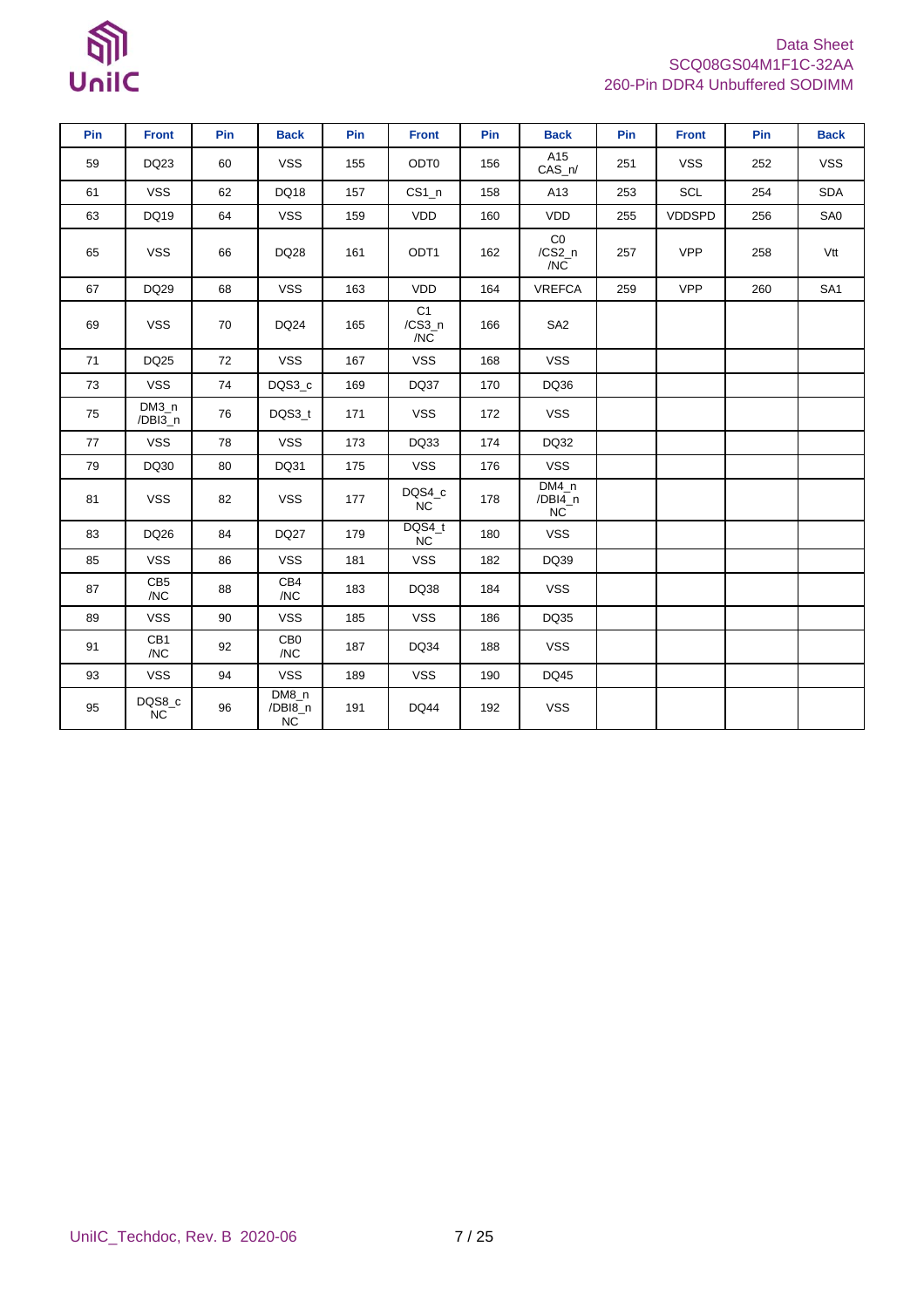

### <span id="page-7-0"></span>2.2 Pin Descriptions

### <span id="page-7-1"></span>**Table 5 - Pin Descriptions**

| <b>Symbol</b>                        | <b>Type</b> | <b>Function</b>                                                                                                                                                                                                                                                                                                                                                                                                                                                                                                                                                                                                                                                                                                                           |
|--------------------------------------|-------------|-------------------------------------------------------------------------------------------------------------------------------------------------------------------------------------------------------------------------------------------------------------------------------------------------------------------------------------------------------------------------------------------------------------------------------------------------------------------------------------------------------------------------------------------------------------------------------------------------------------------------------------------------------------------------------------------------------------------------------------------|
| CKx_t, CKx_c,                        | Input       | Clock: CK_t and CK_c are differential clock inputs. All address and control input signals<br>are sampled on the crossing of the positive edge of CK_t and negative edge of CK_c.                                                                                                                                                                                                                                                                                                                                                                                                                                                                                                                                                          |
| <b>CKEx</b>                          | Input       | Clock Enable: CKE HIGH activates and CKE LOW deactivates internal clock signals and<br>device input buffers and output drivers. Taking CKE LOW provides Precharge Power-<br>Down and Self-Refresh operation (all banks idle), or Active Power-Down (row Active in<br>any bank). CKE is synchronous for Self-Refresh exit. After VREFCA and Internal DQ Vref<br>have become stable during the power on and initialization sequence, they must be<br>maintained during all operations (including Self-Refresh). CKE must be maintained high<br>throughout read and write accesses. Input buffers, excluding CK_t, CK_c, ODT and CKE,<br>are disabled during power-down. Input buffers, excluding CKE, are disabled during Self-<br>Refresh. |
| CSx_n                                | Input       | Chip Select: All commands are masked when CS-n is registered HIGH. CS_n provides for<br>external Rank selection. CS_n is considered part of the command code.                                                                                                                                                                                                                                                                                                                                                                                                                                                                                                                                                                             |
| Cx                                   | Input       | Chip ID: Chip ID is only used for 3DS for 2,4,8 high stack via TSV to select each slice of<br>stacked component. Chip ID is considered part of the command code.                                                                                                                                                                                                                                                                                                                                                                                                                                                                                                                                                                          |
| <b>ODTx</b>                          | Input       | On Die Termination: ODT (registered HIGH) enables RTT_NOM termination resistance<br>internal to the DDR4 SDRAM. When enabled, ODT is only applied to each DQ, DQS_t,<br>DQS_c, TDQS_t and TDQS_c signal. The ODT pin will be ignored if MR1 is programmed<br>to disable RTT_NOM.                                                                                                                                                                                                                                                                                                                                                                                                                                                          |
| ACT_n                                | Input       | Activation Command Input: ACT_n defines the Activation command being entered along<br>with CS_n. The input into RAS_n/A16, CAS_n/A15 and WE_n/A14 will be considered as<br>Row Address A16, A15 and A14                                                                                                                                                                                                                                                                                                                                                                                                                                                                                                                                   |
| RAS_n/A16.<br>CAS_n/A15.<br>WE_n/A14 | Input       | Command Inputs: RAS_n/A16, CAS_n/A15 and WE_n/A14 (along with CS_n) define the<br>command being entered. Those pins have multi function. For example, for activation with<br>ACT_n Low, these are Addresses like A16, A15 and A14 but for non-activation command<br>with ACT_n High, these are Command pins for Read, Write and other command defined<br>in command truth table                                                                                                                                                                                                                                                                                                                                                           |
| <b>BGx</b>                           | Input       | Bank Group Inputs: BG0 - BG1 define which bank group an Active, Read, Write or<br>Precharge command is being applied. BG0 also determines which mode register is to be<br>accessed during a MRS cycle.                                                                                                                                                                                                                                                                                                                                                                                                                                                                                                                                    |
| BAx                                  | Input       | Bank Address Inputs: BA0 - BA1 define to which bank an Active, Read, Write or<br>Precharge command is being applied. Bank address also determines which mode register<br>is to be accessed during a MRS cycle.                                                                                                                                                                                                                                                                                                                                                                                                                                                                                                                            |
| Ax                                   | Input       | Address Inputs: Provide the row address for ACTIVATE Commands and the column<br>address for Read/Write commands to select one location out of the memory array in the<br>respective bank. A10/AP, A12/BC_n, RAS_n/A16, CAS_n/A15 and WE_n/A14 have<br>additional functions. See other rows. The address inputs also provide the op-code during<br>Mode Register Set commands. A17 is only defined for 16 Gb x4 SDRAM configurations.                                                                                                                                                                                                                                                                                                      |
| A10 / AP                             | Input       | Auto-precharge: A10 is sampled during Read/Write commands to determine whether<br>Autoprecharge should be performed to the accessed bank after the Read/Write operation.<br>(HIGH: Autoprecharge; LOW: no Autoprecharge). A10 is sampled during a Precharge<br>command to determine whether the Precharge applies to one bank (A10 LOW) or all<br>banks (A10 HIGH). If only one bank is to be precharged, the bank is selected by bank<br>addresses.                                                                                                                                                                                                                                                                                      |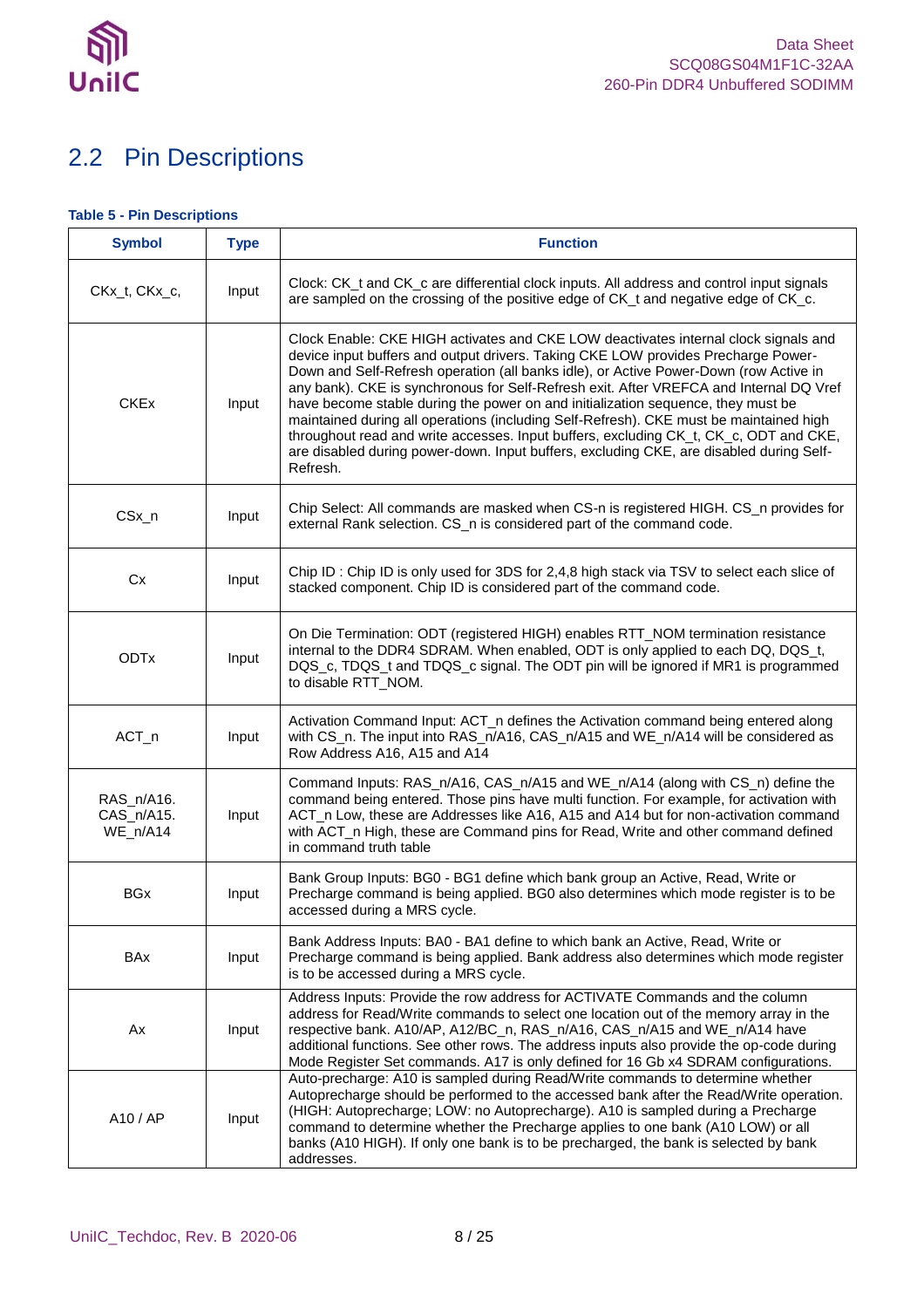

| <b>Symbol</b>                                                          | <b>Type</b>             | <b>Function</b>                                                                                                                                                                                                                                                                                                                                                                                                                                                                                                                                                                                                                                                                                                                                              |
|------------------------------------------------------------------------|-------------------------|--------------------------------------------------------------------------------------------------------------------------------------------------------------------------------------------------------------------------------------------------------------------------------------------------------------------------------------------------------------------------------------------------------------------------------------------------------------------------------------------------------------------------------------------------------------------------------------------------------------------------------------------------------------------------------------------------------------------------------------------------------------|
| $A12/BC_n$                                                             | Input                   | Burst Chop: A12/BC_n is sampled during Read and Write commands to determine if<br>burst chop (on-thefly) will be performed. (HIGH, no burst chop; LOW: burst chopped).<br>See command truth table for details.                                                                                                                                                                                                                                                                                                                                                                                                                                                                                                                                               |
| Parity                                                                 | Input                   | Command and Address Parity Input: DDR4 Supports Even Parity check in SDRAMs with<br>MR setting. Once it's enabled via Register in MR5, then SDRAM calculates Parity with<br>ACT_n, RAS_n/A16, CAS_n/A15, WE_n/A14, BG0-BG1, BA0-BA1, A17-A0. Input parity<br>should be maintained at the rising edge of the clock and at the same time with command<br>& address with CS_n LOW                                                                                                                                                                                                                                                                                                                                                                               |
| SAx                                                                    | Input                   | Serial address inputs: Used to configure the temperature sensor/SPD EEPROM address<br>range on the I2C bus.                                                                                                                                                                                                                                                                                                                                                                                                                                                                                                                                                                                                                                                  |
| <b>SCL</b>                                                             | Input                   | Serial clock for temperature sensor/SPD EEPROM: Used to synchronize communication<br>to and from the temperature sensor/SPD EEPROM on the I2C bus.                                                                                                                                                                                                                                                                                                                                                                                                                                                                                                                                                                                                           |
| RESET_n                                                                | <b>CMOS</b><br>Input    | Active Low Asynchronous Reset: Reset is active when RESET_n is LOW, and inactive<br>when RESET_n is HIGH. RESET_n must be HIGH during normal operation.                                                                                                                                                                                                                                                                                                                                                                                                                                                                                                                                                                                                      |
| DQx, CBx                                                               | I/O                     | Data Input/ Output: Bi-directional data bus. If CRC is enabled via Mode register then<br>CRC code is added at the end of Data Burst. Any DQ from DQ0-DQ3 may indicate the<br>internal Vref level during test via Mode Register Setting MR4 A4=High. Refer to vendor<br>specific data sheets to determine which DQ is used.                                                                                                                                                                                                                                                                                                                                                                                                                                   |
| DQSx_t-DQSx_c                                                          | $\mathsf{I}/\mathsf{O}$ | Data Strobe: output with read data, input with write data. Edge-aligned with read data,<br>centered in write data. The data strobe DQS_t is paired with differential signals DQS_c,<br>respectively, to provide differential pair signaling to the system during reads and writes.<br>DDR4 SDRAM supports differential data strobe only and does not support single-ended.                                                                                                                                                                                                                                                                                                                                                                                   |
| DM_n/DBI_n/<br>TDQS_t<br>(DMU_n,<br>DBIU_n),<br>$(DML_n/$<br>$DBIL_n)$ | I/O                     | Input data mask and data bus inversion: DM_n is an input mask signal for write data.<br>Input data is masked when DM_n is sampled LOW coincident with that input data during<br>a write access. DM_n is sampled on both edges of DQS. DM is multiplexed with the DBI<br>function by the mode register A10, A11, and A12 settings in MR5. For a x8 device, the<br>function of DM or TDQS is enabled by the mode register A11 setting in MR1. DBI_n is an<br>input/output identifying whether to store/output the true or inverted data. If DBI_n is LOW,<br>the data will be stored/ output after inversion inside the DDR4 device and not inverted if<br>DBI_n is HIGH. TDQS is only supported in x8 SDRAM configurations (TDQS is not valid<br>for UDIMMs). |
| <b>SDA</b>                                                             | I/O                     | Serial Data: Bidirectional signal used to transfer data in or out of the EEPROM or<br>EEPROM/TS combo device.                                                                                                                                                                                                                                                                                                                                                                                                                                                                                                                                                                                                                                                |
| ALERT_n                                                                | Output                  | Alert: It has multi functions such as CRC error flag, Command and Address Parity error<br>flag as Output signal. If there is error in CRC, then ALERT_n goes LOW for the period<br>time interval and goes back HIGH. If there is error in Command Address Parity Check,<br>then ALERT_n goes LOW for relatively long period until ongoing SDRAM internal<br>recovery transaction is complete. During Connectivity Test mode this pin functions as an<br>input.                                                                                                                                                                                                                                                                                               |
| EVENT_n                                                                | Output                  | Temperature event: The EVENT_n pin is asserted by the temperature sensor when<br>critical temperature thresholds have been exceeded. This pin has no function (NF) on<br>modules without temperature sensors.                                                                                                                                                                                                                                                                                                                                                                                                                                                                                                                                                |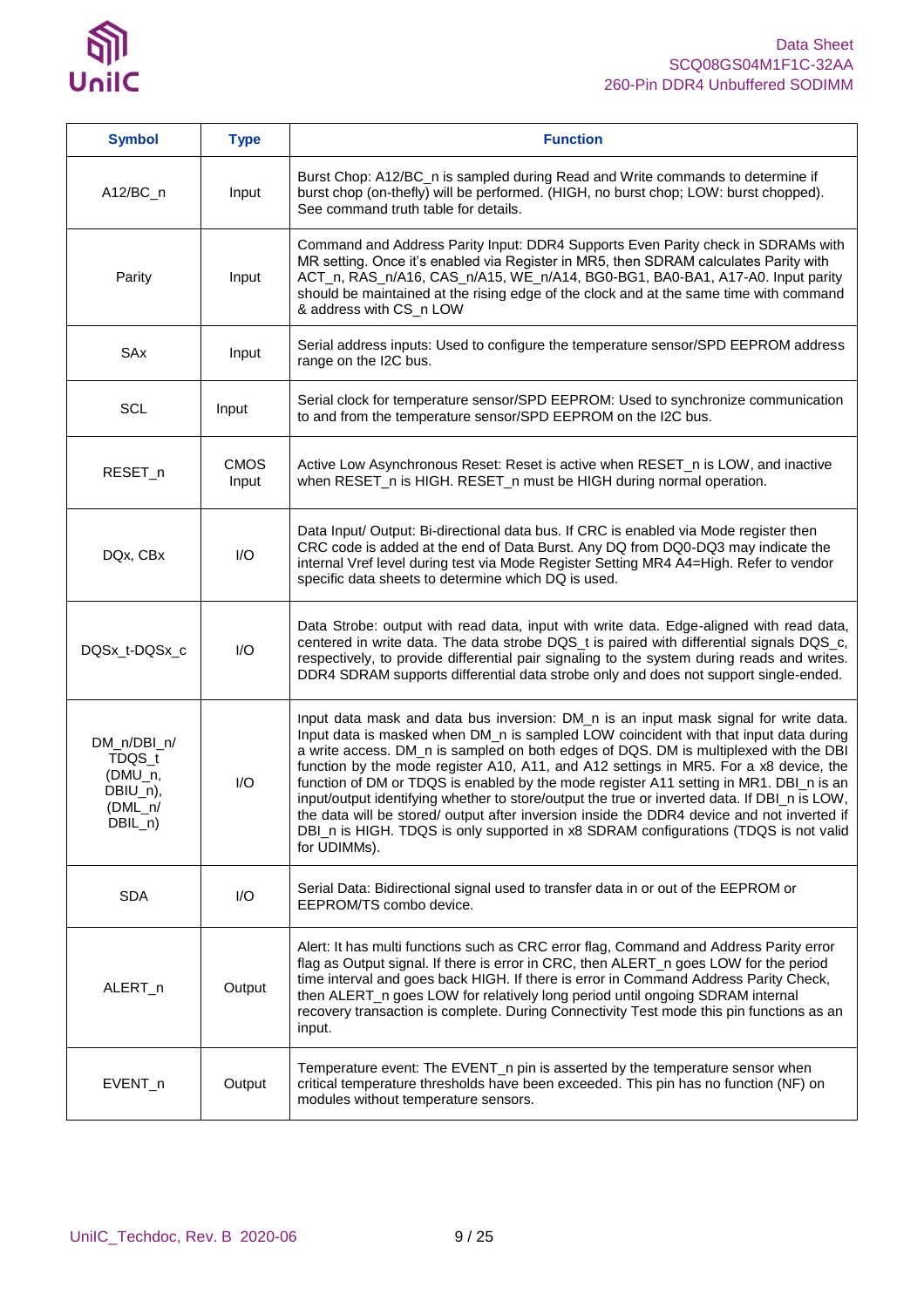

| <b>Symbol</b>                                     | <b>Type</b> | <b>Function</b>                                                                                                                                                                                                                                                                                                                                                                                                                                                                                                                                                                                                                                                                                                                         |
|---------------------------------------------------|-------------|-----------------------------------------------------------------------------------------------------------------------------------------------------------------------------------------------------------------------------------------------------------------------------------------------------------------------------------------------------------------------------------------------------------------------------------------------------------------------------------------------------------------------------------------------------------------------------------------------------------------------------------------------------------------------------------------------------------------------------------------|
| TDQS t<br>TDQS_c<br>(x8 DRAM-based<br>RDIMM only) | Output      | Termination data strobe: When enabled via the mode register, the DRAM device enables<br>the same RTT termination resistance on TDQS_t and TDQS_c that is applied to DQS_t<br>and DQS_c. When the TDQS function is disabled via the mode register, the DM/TDQS_t<br>pin provides the data mask (DM) function, and the TDQS c pin is not used. The TDQS<br>function must be disabled in the mode register for both the x4 and x16 configurations.<br>The DM function is supported only in x8 and x16 configurations. DM, DBI, and TDQS are<br>a shared pin and are enabled/disabled by mode register settings. For more information<br>about TDQS, see the DDR4 DRAM component datasheet (TDQS_t and TDQS_c are not<br>valid for UDIMMs). |
| <b>VDD</b>                                        | Supply      | Module power supply: 1.2V (TYP).                                                                                                                                                                                                                                                                                                                                                                                                                                                                                                                                                                                                                                                                                                        |
| <b>VPP</b>                                        | Supply      | DRAM activating power supply: 2.5V -0.125V / +0.250V.                                                                                                                                                                                                                                                                                                                                                                                                                                                                                                                                                                                                                                                                                   |
| <b>VREFCA</b>                                     | Supply      | Reference voltage for control, command, and address pins.                                                                                                                                                                                                                                                                                                                                                                                                                                                                                                                                                                                                                                                                               |
| <b>VSS</b>                                        | Supply      | Ground.                                                                                                                                                                                                                                                                                                                                                                                                                                                                                                                                                                                                                                                                                                                                 |
| <b>VTT</b>                                        | Supply      | Power supply for termination of address, command, and control VDD/2.                                                                                                                                                                                                                                                                                                                                                                                                                                                                                                                                                                                                                                                                    |
| <b>VDDSPD</b>                                     | Supply      | Power supply used to power the I2C bus for SPD.                                                                                                                                                                                                                                                                                                                                                                                                                                                                                                                                                                                                                                                                                         |
| <b>RFU</b>                                        |             | Reserved for Future Use: No on DIMM electrical connection is present                                                                                                                                                                                                                                                                                                                                                                                                                                                                                                                                                                                                                                                                    |
| <b>NC</b>                                         |             | No Connect: No on DIMM electrical connection is present                                                                                                                                                                                                                                                                                                                                                                                                                                                                                                                                                                                                                                                                                 |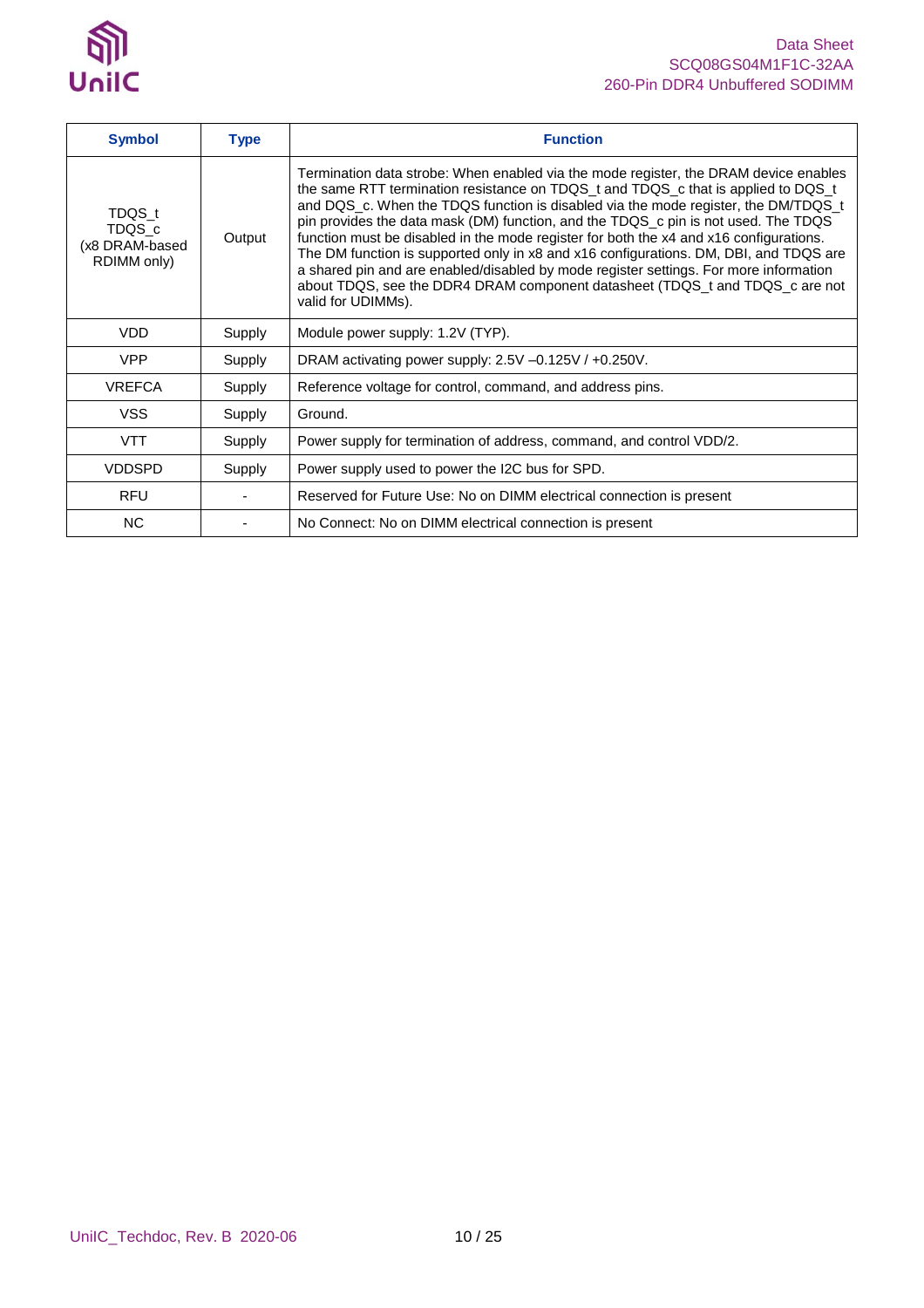

## <span id="page-10-0"></span>3 General Description

### <span id="page-10-1"></span>3.1 General Description

High-speed DDR4 SDRAM modules use DDR4 SDRAM devices with 2 or 4 internal memory bank groups. DDR4 SDRAM modules utilizing 4- and 8-bit-wide DDR4 SDRAM have 4 internal bank groups consisting of 4 memory banks each, providing a total of 16 banks. Sixteen-bit-wide DDR4 SDRAM has 2 internal bank groups consisting of 4 memory banks each, providing a total of 8 banks. DDR4 SDRAM modules benefit from DDR4 SDRAM's use of an 8n-prefetch architecture with an interface designed to transfer two data words per clock cycle at the I/O pins. A single READ or WRITE operation for the DDR4 SDRAM effectively consists of a single 8n-bit-wide, four-clock data transfer at the internal DRAM core and eight corresponding n-bit wide, one-half-clock-cycle data transfers at the I/O pins.

DDR4 modules use two sets of differential signals: DQS, DQS# to capture data and CK and CK# to capture commands, addresses, and control signals. Differential clocks and data strobes ensure exceptional noise immunity for these signals and provide precise crossing points to capture input signals.

### <span id="page-10-2"></span>3.2 Serial Presence-Detect EEPROM Operation

DDR4 SDRAM modules incorporate serial presence-detect. The SPD data is stored in a 512-byte EEPROM. System READ/WRITE operations between the master (system logic) and the slave EEPROM device occur via a standard I2C bus using the DIMM's SCL (clock) SDA (data), and SA (address) pins. Write protect (WP) is connected to VSS, permanently disabling hardware write protection.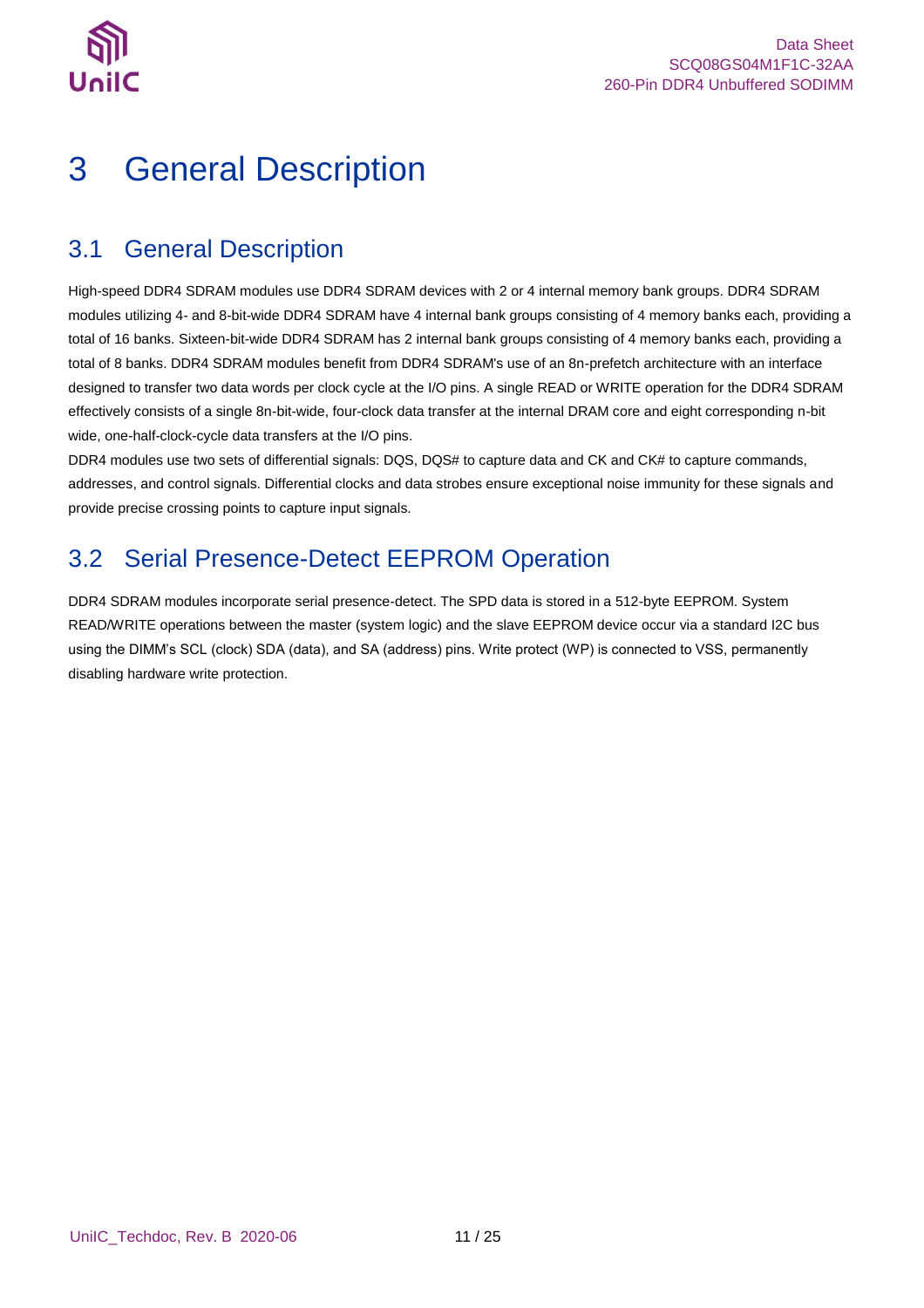

### <span id="page-11-0"></span>3.3 Function Block Diagram

#### <span id="page-11-1"></span>**Figure 1 - Function Block Diagram\_SCQ08GS04M1F1C-32AA**



1. The ZQ ball on each DDR4 component is connected to an external  $240\Omega \pm 1\%$  resistor Note: that is tied to ground. It is used for the calibration of the component's ODT and output driver.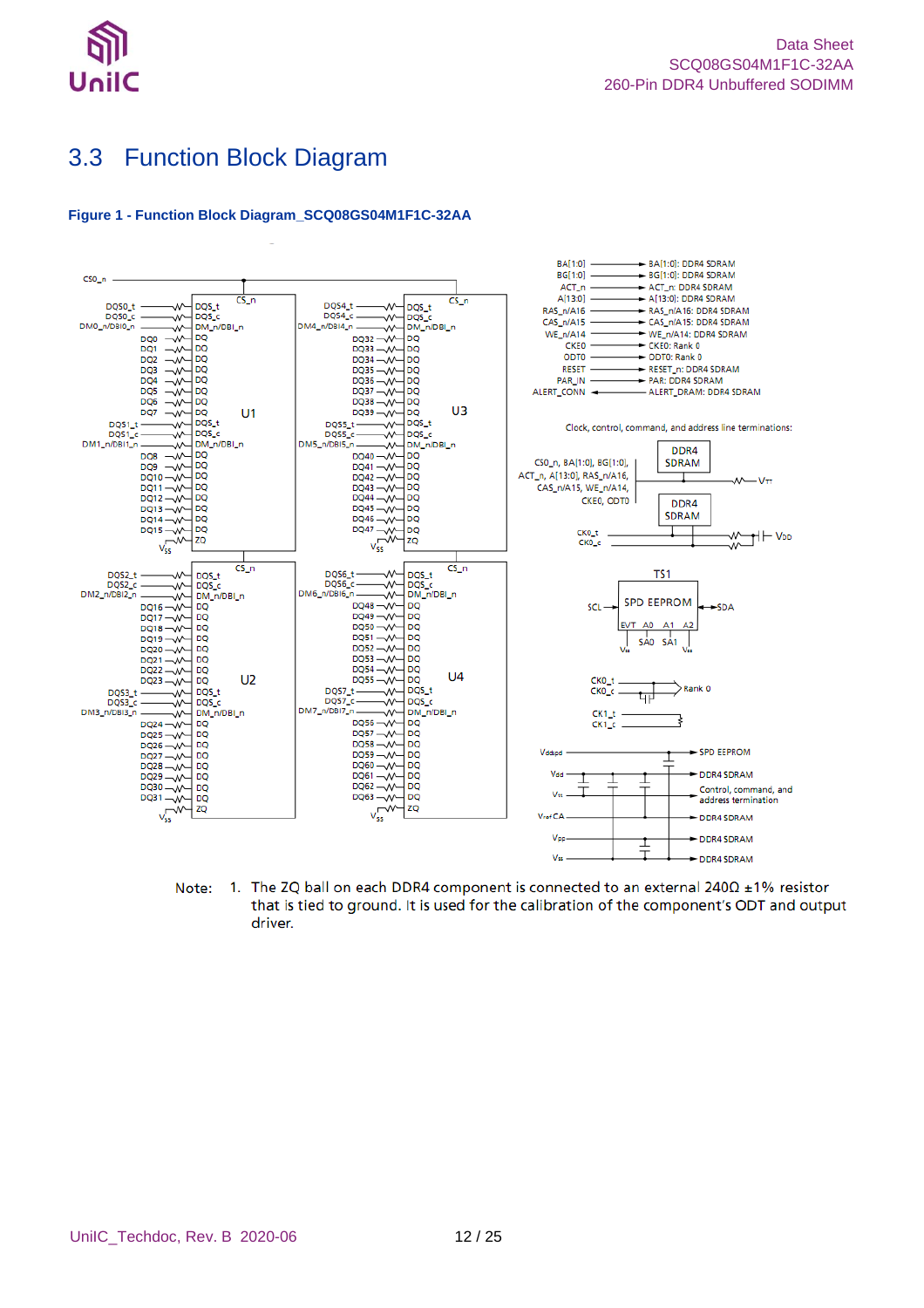

### <span id="page-12-0"></span>3.4 DQ Map

### <span id="page-12-1"></span>**Table 6 - DQ Map\_SCQ08GS04M1F1C-32AA**

| <b>Module</b><br>Pin NO. | <b>Module</b><br><b>DQ</b> | <b>Damping</b><br>RES. | IC NO.         | <b>IC DQ</b>    | <b>Module</b><br>Pin NO. | <b>Module</b><br><b>DQ</b> | <b>Damping</b><br>RES. | IC NO. | <b>IC DQ</b>            |
|--------------------------|----------------------------|------------------------|----------------|-----------------|--------------------------|----------------------------|------------------------|--------|-------------------------|
| 8                        | $\mathbf 0$                | 4AR9                   |                | 3               | 50                       | 16                         | 4AR11                  |        | 3                       |
| $\overline{7}$           | 1                          | 4AR1                   |                | $\mathbf{1}$    | 49                       | 17                         | 4AR3                   |        | $\mathbf{1}$            |
| 20                       | $\overline{2}$             | 2AR10                  |                | $\overline{2}$  | 62                       | 18                         | 2AR12                  |        | $\overline{2}$          |
| 21                       | $\mathbf 3$                | 2AR1                   |                | $\pmb{0}$       | 63                       | 19                         | 2AR3                   |        | $\mathbf 0$             |
| 4                        | $\overline{\mathbf{4}}$    | 4AR9                   |                | $\overline{7}$  | 46                       | 20                         | 4AR11                  |        | $\overline{7}$          |
| 3                        | 5                          | 4AR1                   |                | $\sqrt{5}$      | 45                       | 21                         | 4AR3                   |        | 5                       |
| 16                       | $\,6\,$                    | 2AR10                  |                | 6               | 58                       | 22                         | 2AR12                  |        | $\,6\,$                 |
| 17                       | $\overline{7}$             | 2AR1                   | U1             | $\overline{4}$  | 59                       | 23                         | 2AR3                   | U2     | $\overline{\mathbf{4}}$ |
| 28                       | 8                          | 2AR11                  |                | 9               | 70                       | 24                         | 2AR13                  |        | 9                       |
| 29                       | $\boldsymbol{9}$           | 2AR2                   |                | 11              | 71                       | 25                         | 2AR4                   |        | 11                      |
| 41                       | $10$                       | 4AR2                   |                | 8               | 83                       | 26                         | 4AR4                   |        | 8                       |
| 42                       | 11                         | 4AR10                  |                | 10              | 84                       | 27                         | 4AR12                  |        | 10                      |
| 24                       | 12                         | 2AR11                  |                | 15              | 66                       | 28                         | 2AR13                  |        | 15                      |
| 25                       | 13                         | 2AR2                   |                | 13              | 67                       | 29                         | 2AR4                   |        | 13                      |
| 38                       | 14                         | 4AR10                  |                | 12              | 79                       | 30                         | 4AR4                   |        | 12                      |
| 37                       | 15                         | 4AR2                   |                | 14              | 80                       | 31                         | 4AR12                  |        | 14                      |
| 174                      | 32                         | 4AR13                  |                | $\mathbf{3}$    | 216                      | 48                         | 4AR15                  |        | $\mathbf{3}$            |
| 173                      | 33                         | 4AR5                   |                | $\mathbf{1}$    | 215                      | 49                         | 4AR7                   |        | $\mathbf{1}$            |
| 187                      | 34                         | 2AR6                   |                | $\overline{2}$  | 228                      | 50                         | 2AR16                  |        | $\overline{2}$          |
| 186                      | 35                         | 2AR14                  |                | $\mathbf 0$     | 229                      | 51                         | 2AR8                   |        | $\mathsf{O}\xspace$     |
| 170                      | 36                         | 4AR13                  |                | $\overline{7}$  | 211                      | 52                         | 4AR7                   |        | $\overline{7}$          |
| 169                      | 37                         | 4AR5                   |                | $\sqrt{5}$      | 212                      | 53                         | 4AR15                  |        | $\,$ 5 $\,$             |
| 183                      | 38                         | 2AR6                   |                | 6               | 224                      | 54                         | 2AR16                  |        | 6                       |
| 182                      | 39                         | 2AR14                  | U <sub>3</sub> | 4               | 225                      | 55                         | 2AR8                   | U4     | $\overline{4}$          |
| 195                      | 40                         | 2AR7                   |                | 9               | 237                      | 56                         | 4AR8                   |        | 9                       |
| 194                      | 41                         | 2AR15                  |                | 11              | 236                      | 57                         | 4AR16                  |        | 11                      |
| 207                      | 42                         | 4AR6                   |                | 8               | 249                      | 58                         | 2AR9                   |        | 8                       |
| 208                      | 43                         | 4AR14                  |                | 10 <sup>1</sup> | 250                      | 59                         | 2AR17                  |        | 10                      |
| 191                      | 44                         | 2AR7                   |                | 15              | 232                      | 60                         | 4AR16                  |        | 15                      |
| 190                      | 45                         | 2AR15                  |                | 13              | 233                      | 61                         | 4AR8                   |        | 13                      |
| 203                      | 46                         | 4AR6                   |                | 12              | 245                      | 62                         | 2AR9                   |        | 12 <sup>°</sup>         |
| 204                      | 47                         | 4AR14                  |                | 14              | 246                      | 63                         | 2AR17                  |        | 14                      |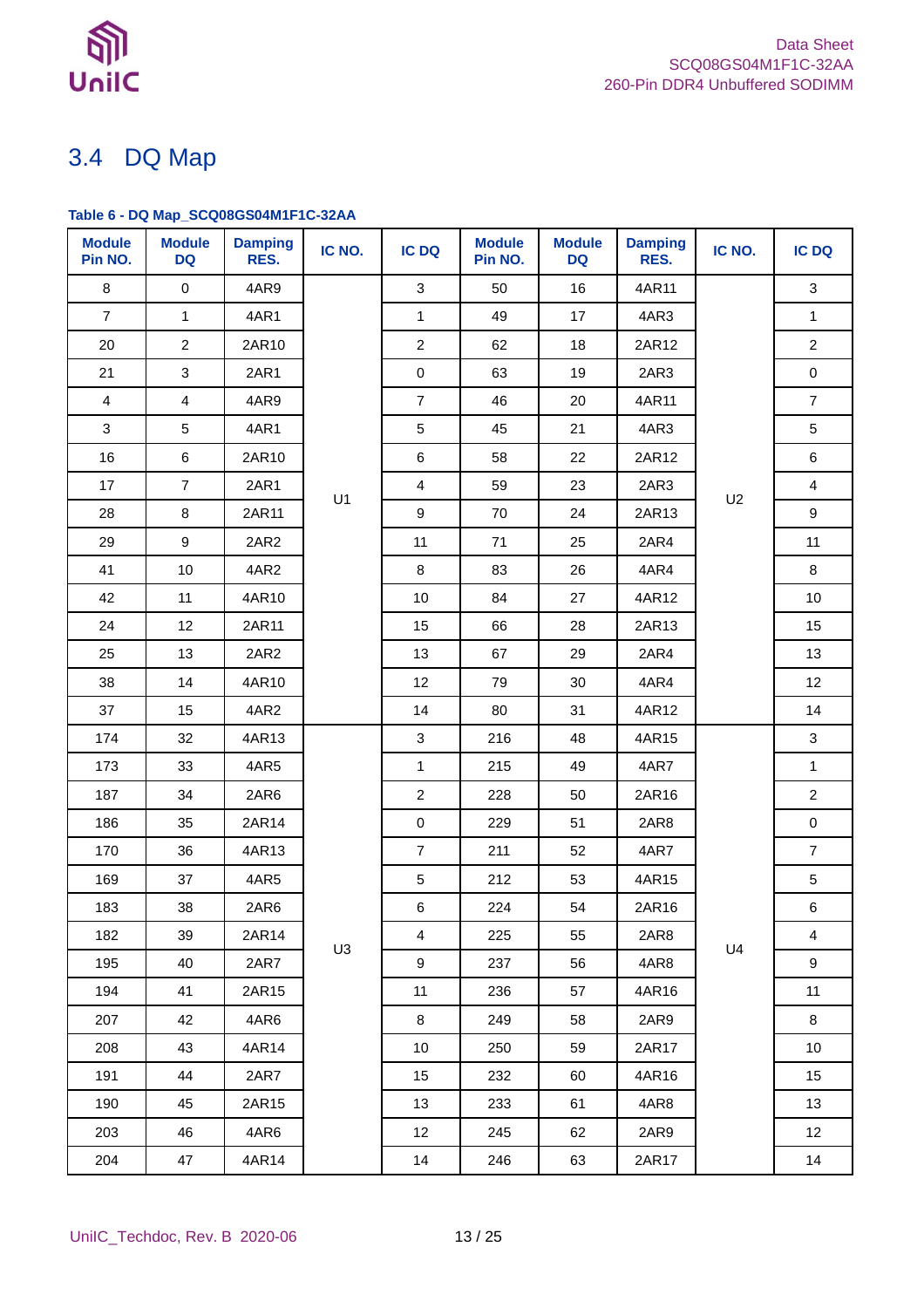

## <span id="page-13-0"></span>4 Electrical Characteristics

<span id="page-13-1"></span>This chapter contains speed grade definition, AC timing parameter and ODT tables.

### 4.1 Absolute Maximum Ratings

*Attention: Stresses greater than those listed under "Absolute Maximum Ratings" may cause permanent damage to the device. This is a stress rating only and functional operation of the device at these or any other conditions above those indicated in the operational sections of this specification is not implied. Exposure to absolute maximum rating conditions for extended periods may affect reliability.*

#### <span id="page-13-2"></span>**Table 7 - Absolute Maximum Ratings**

| <b>Symbol</b>        | <b>Parameter</b>                                           | <b>Rating</b> |        | Unit | <b>Note</b> |
|----------------------|------------------------------------------------------------|---------------|--------|------|-------------|
|                      |                                                            | Min.          | Max.   |      |             |
| $V_{DD}$             | Voltage on $V_{\text{DD}}$ pin relative to $V_{\text{SS}}$ | $-0.4$        | $+1.5$ |      |             |
| $V_{DDQ}$            | Voltage on $V_{DDO}$ pin relative to $V_{SS}$              | $-0.4$        | $+1.5$ |      |             |
| $V_{\mathsf{PP}}$    | Voltage on $V_{\text{PP}}$ pin relative to $V_{\text{SS}}$ | $-0.4$        | 3.0    |      |             |
| $V_{IN}$ , $V_{OUT}$ | Voltage on any pin relative to $V_{SS}$                    | $-0.4$        | $+1.5$ |      |             |
| $\tau_{\text{src}}$  | Storage Temperature                                        | $-50$         | $+100$ | °°C  |             |

Attention: Stresses above the max. values listed here may cause permanent damage to the device. Exposure to absolute maximum rating conditions for extended periods may affect device reliability. Maximum ratings are absolute ratings; exceeding only one of these values may cause irreversible damage to integrated circuit.

#### <span id="page-13-3"></span>**Table 8 - DRAM Component Operating Temperature Range**

| <b>Symbol</b> | <b>Parameter</b>             | <b>Rating</b> |      | <b>Unit</b>  | <b>Note</b> |
|---------------|------------------------------|---------------|------|--------------|-------------|
|               |                              | Min.          | Max. |              |             |
| ' CASE        | <b>Operating Temperature</b> |               | 95   | $\circ$<br>ັ | 1)2)3)4)    |

1) Operating Temperature is the case surface temperature on the center / top side of the DRAM.

2) The operating temperature ranges are the temperatures where all DRAM specification will be supported. During operation, the DRAM case temperature must be maintained between 0 - 95 °C under all other specification parameters.

- 3) Above 85 °C the Auto-Refresh command interval has to be reduced to  $t_{\text{REF}}$  = 3.9 µs
- 4) When operating this product in the 85 °C to 95 °C T<sub>CASE</sub> temperature range, the High Temperature Self Refresh has to be enabled by setting EMR(2) bit A7 to "1".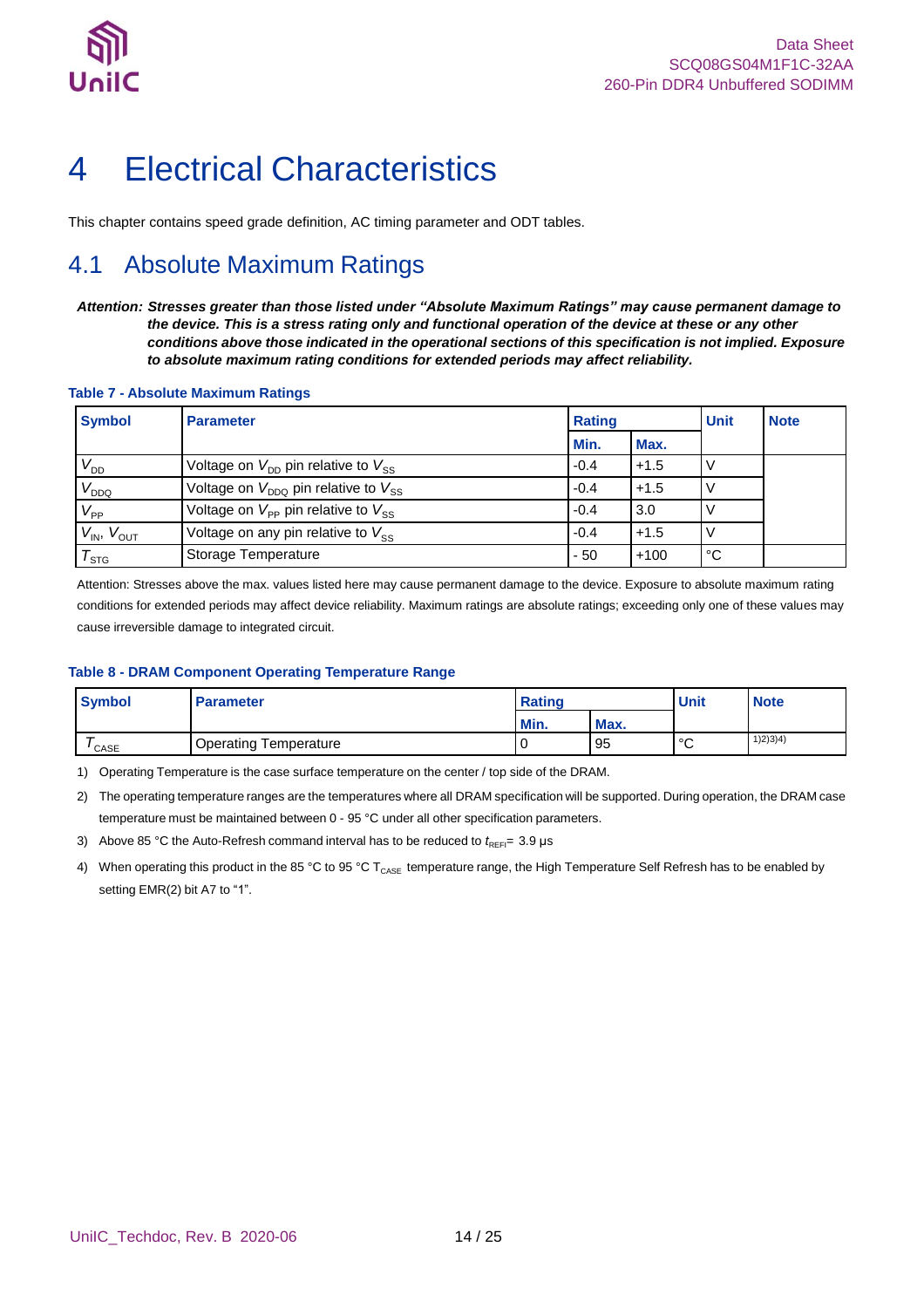

### <span id="page-14-0"></span>4.2 Operating Conditions

### <span id="page-14-1"></span>**Table 9 - Supply Voltage Levels and AC / DC Operating Conditions**

|                              |                                                 | <b>Values</b>               |                      |                            |             |             |
|------------------------------|-------------------------------------------------|-----------------------------|----------------------|----------------------------|-------------|-------------|
| <b>Parameter</b>             | <b>Symbol</b>                                   | Min.                        | Typ.                 | Max.                       | <b>Unit</b> | <b>Note</b> |
| Device Supply Voltage        | $V_{\mathsf{DD}}$                               | 1.14                        | 1.2                  | 1.26                       | V           | 1), 2), 3)  |
| <b>Output Supply Voltage</b> | $V_{DDQ}$                                       | 1.14                        | 1.2                  | 1.26                       | V           | 1), 2), 3)  |
| Peak-to-Peak Voltage         | $V_\mathsf{PP}$                                 | 2.375                       | 2.5                  | 2.75                       | V           | 3)          |
| Input Reference Voltage      | $V_{REF}$                                       | $0.49 \times V_{\text{DD}}$ | $0.5 \times V_{DDO}$ | $0.51 \times V_{DD}$       | V           |             |
| DC Input Logic High          | $V_{\text{IH.CA}(\underline{\mathsf{DC65}})}$   | $V_{REFCA} + 0.065$         |                      | $V_{DD}$                   | V           |             |
| DC Input Logic Low           | $V_{\text{ILCA (D\text{C65})}}$                 | <b>Vss</b>                  |                      | $V_{\text{REFCA}} - 0.065$ | $\vee$      |             |
| AC Input Logic High          | $V_{\mathsf{IH.CA}(\underline{\mathsf{AC90}})}$ | $V_{\text{RFE}} + 0.09$     |                      |                            | $\vee$      |             |
| AC Input Logic Low           | $V_{\text{IL.CA (AC90)}}$                       |                             |                      | $V_{\text{REF}}$ -0.09     | V           |             |

#### **Notes:**

1) Under all conditions VDDQ must be less than or equal to VDD.

2) VDDQ tracks with VDD. AC parameters are measured with VDD and VDDQ tied together.

3) DC bandwidth is limited to 20MHz.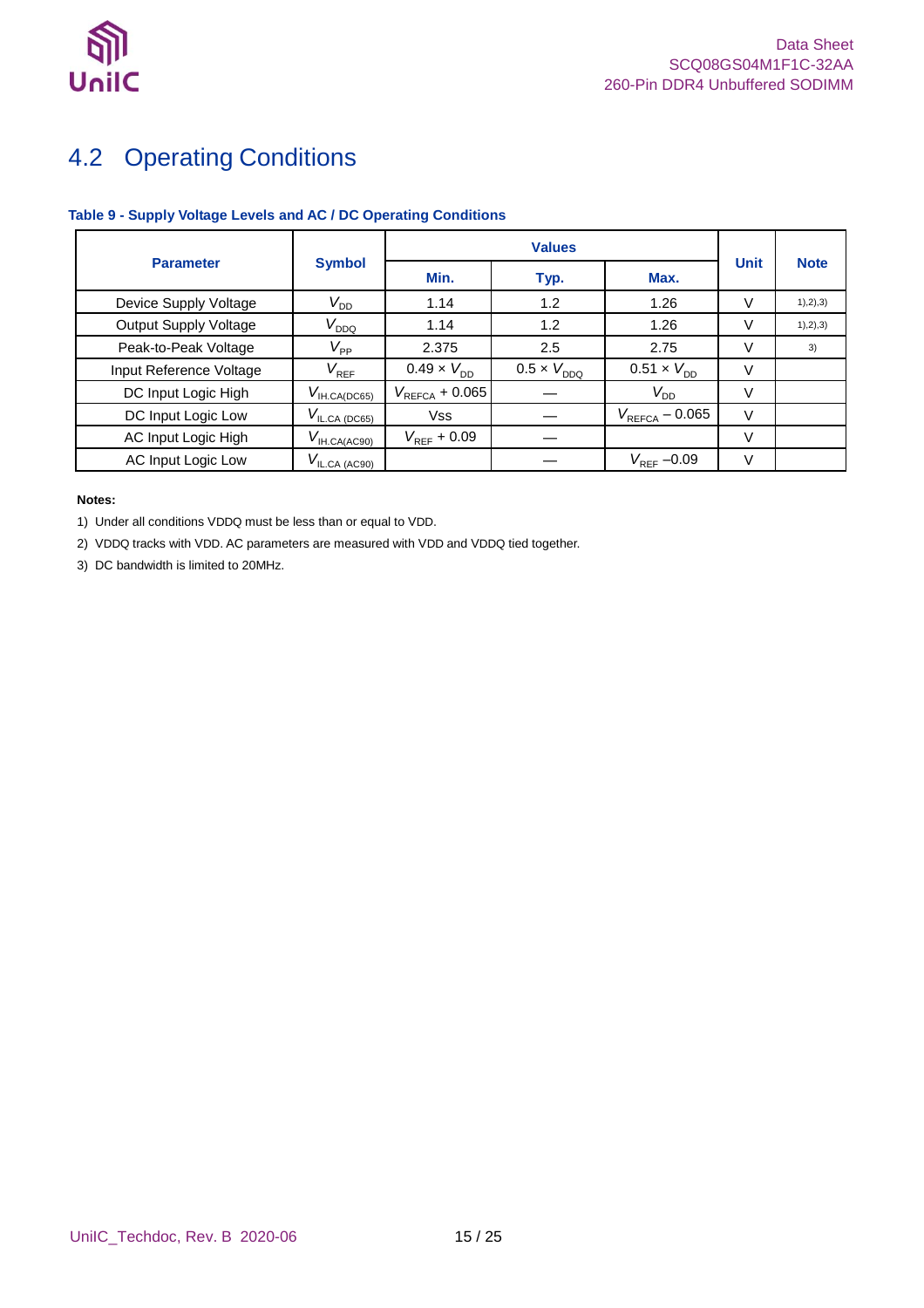

### <span id="page-15-0"></span>4.3 Module and Component Speed Grades

DDR4 components may exceed the listed module speed grades; module may not be available in all listed speed grades

<span id="page-15-1"></span>**Table 10 - Module and Component Speed Grades**

| <b>Module Speed Grade</b> | <b>Component Speed Grade</b> |
|---------------------------|------------------------------|
| $-32AA$                   | 3200-22-22-22                |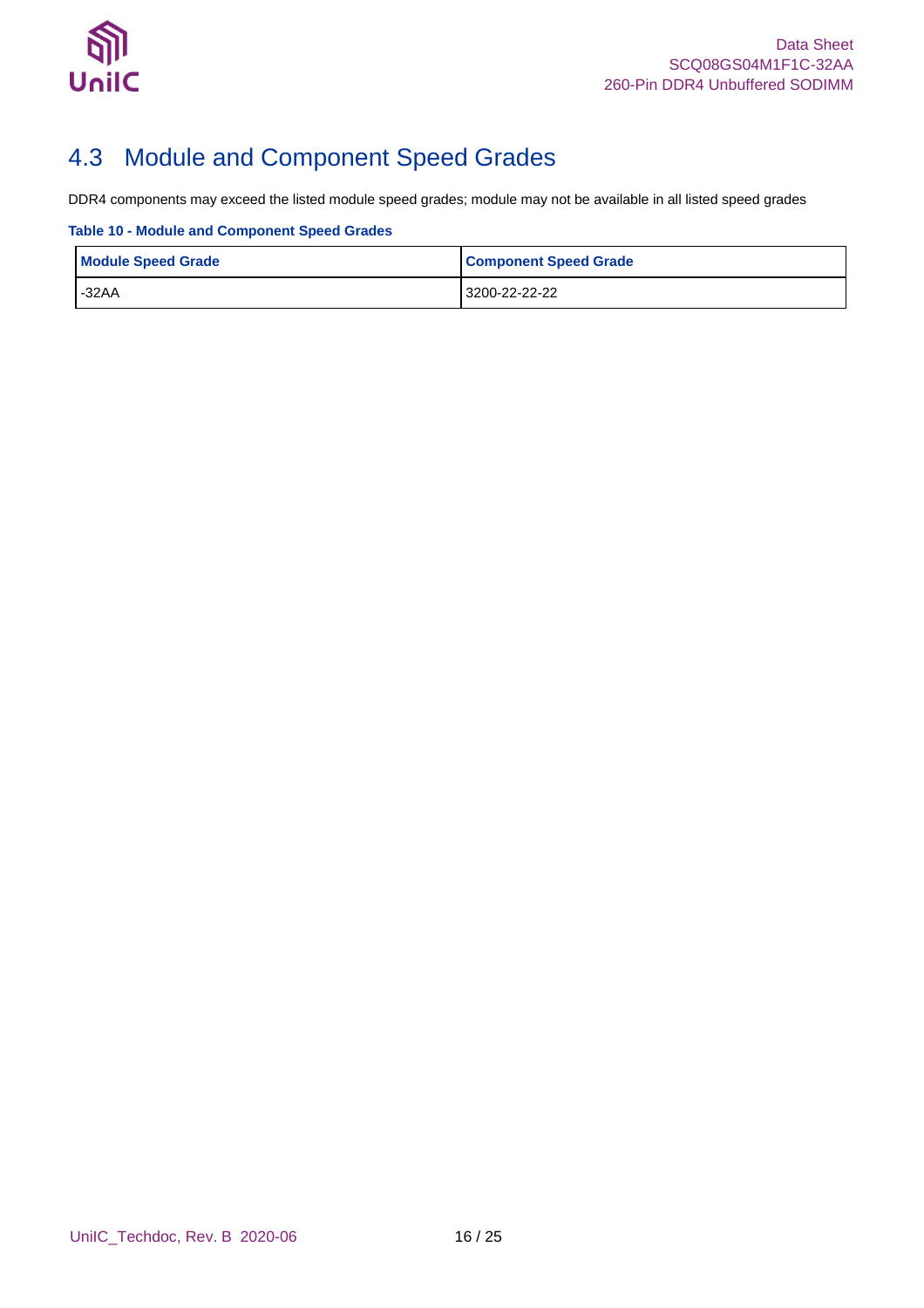

## <span id="page-16-0"></span>4.4 *I*DD */I*PP Specifications and Conditions

List of tables defining  $I_{\text{DD}}$  / $I_{\text{PP}}$  Specifications and Conditions.

<span id="page-16-1"></span>**Table 11 - IDD /IPP Measurement Conditions**

| <b>Symbol</b>                        | <b>Description</b>                                                                                                                                                                                                                                                                                                                                                                                                                                                                                                                                                                         |
|--------------------------------------|--------------------------------------------------------------------------------------------------------------------------------------------------------------------------------------------------------------------------------------------------------------------------------------------------------------------------------------------------------------------------------------------------------------------------------------------------------------------------------------------------------------------------------------------------------------------------------------------|
| IDD <sub>0</sub><br>IPP <sub>0</sub> | Operating One Bank Active-Precharge Current (AL=0)<br>CKE: High; External clock: On; tCK, nRC, nRAS, CL: Refer to Component Datasheet for detail pattern; BL:<br>8 <sup>1</sup> ; AL: 0; CS_n: High between ACT and PRE; Command, Address, Bank Group Address, Bank Address<br>Inputs: partially toggling; Data IO: VDDQ; DM_n: stable at 1; Bank Activity: Cycling with one bank active at a<br>time: 0,0,1,1,2,2,; Output Buffer and RTT: Enabled in Mode Registers <sup>2</sup> ; ODT Signal: stable at 0; Pattern<br>Details: Refer to Component Datasheet for detail pattern          |
| IDD1                                 | Operating One Bank Active-Read-Precharge Current (AL=0)<br>CKE: High; External clock: On; tCK, nRC, nRAS, nRCD, CL: Refer to Component Datasheet for detail<br>pattern; BL: 8 <sup>1</sup> ; AL: 0; CS_n: High between ACT, RD and PRE; Command, Address, Bank Group Address,<br>Bank Address Inputs, Data IO: partially toggling; DM_n: stable at 1; Bank Activity: Cycling with one bank<br>active at a time: 0,0,1,1,2,2,; Output Buffer and RTT: Enabled in Mode Registers <sup>2</sup> ; ODT Signal: stable at<br>0; Pattern Details: Refer to Component Datasheet for detail pattern |
| IDD2N                                | Precharge Standby Current (AL=0)<br>CKE: High; External clock: On; tCK, CL: Refer to Component Datasheet for detail pattern; BL: 8 <sup>1</sup> ; AL: 0;<br>CS_n: stable at 1; Command, Address, Bank Group Address, Bank Address Inputs: partially toggling ; Data<br>IO: VDDQ; DM_n: stable at 1; Bank Activity: all banks closed; Output Buffer and RTT: Enabled in Mode<br>Registers <sup>2</sup> ; ODT Signal: stable at 0; Pattern Details: Refer to Component Datasheet for detail pattern                                                                                          |
| <b>IDD2NT</b>                        | Precharge Standby ODT Current<br>CKE: High; External clock: On; tCK, CL: Refer to Component Datasheet for detail pattern; BL: 8 <sup>1</sup> ; AL: 0;<br>CS_n: stable at 1; Command, Address, Bank Group Address, Bank Address Inputs: partially toggling ; Data<br>IO: VSSQ; DM_n: stable at 1; Bank Activity: all banks closed; Output Buffer and RTT: Enabled in Mode<br>Registers <sup>2</sup> ; ODT Signal: toggling according ; Pattern Details: Refer to Component Datasheet for detail<br>pattern                                                                                  |
| IDD <sub>2P</sub>                    | Precharge Power-Down Current CKE: Low; External clock: On; tCK, CL: Refer to Component Datasheet for<br>detail pattern; BL: 8 <sup>1</sup> ; AL: 0; CS_n: stable at 1; Command, Address, Bank Group Address, Bank Address<br>Inputs: stable at 0; Data IO: VDDQ; DM_n: stable at 1; Bank Activity: all banks closed; Output Buffer and<br>RTT: Enabled in Mode Registers <sup>2</sup> ; ODT Signal: stable at 0                                                                                                                                                                            |
| IDD <sub>2Q</sub>                    | Precharge Quiet Standby Current<br>CKE: High; External clock: On; tCK, CL: Refer to Component Datasheet for detail pattern; BL: 8 <sup>1</sup> ; AL: 0;<br>CS_n: stable at 1; Command, Address, Bank Group Address, Bank Address Inputs: stable at 0; Data IO:<br>VDDQ; DM_n: stable at 1;Bank Activity: all banks closed; Output Buffer and RTT: Enabled in Mode<br>Registers <sup>2</sup> ; ODT Signal: stable at 0                                                                                                                                                                      |
| IDD3N<br>IPP3N                       | <b>Active Standby Current</b><br>CKE: High; External clock: On; tCK, CL: Refer to Component Datasheet for detail pattern; BL: 8 <sup>1</sup> ; AL: 0;<br>CS_n: stable at 1; Command, Address, Bank Group Address, Bank Address Inputs: partially toggling Data<br>IO: VDDQ; DM_n: stable at 1;Bank Activity: all banks open; Output Buffer and RTT: Enabled in Mode<br>Registers <sup>2</sup> ; ODT Signal: stable at 0; Pattern Details: Refer to Component Datasheet for detail pattern                                                                                                  |
| IDD3P                                | <b>Active Power-Down Current</b><br>CKE: Low; External clock: On; tCK, CL: sRefer to Component Datasheet for detail pattern; BL: 8 <sup>1</sup> ; AL: 0;<br>CS_n: stable at 1; Command, Address, Bank Group Address, Bank Address Inputs: stable at 0; Data IO:<br>VDDQ; DM_n: stable at 1; Bank Activity: all banks open; Output Buffer and RTT: Enabled in Mode<br>Registers <sup>2</sup> ; ODT Signal: stable at 0                                                                                                                                                                      |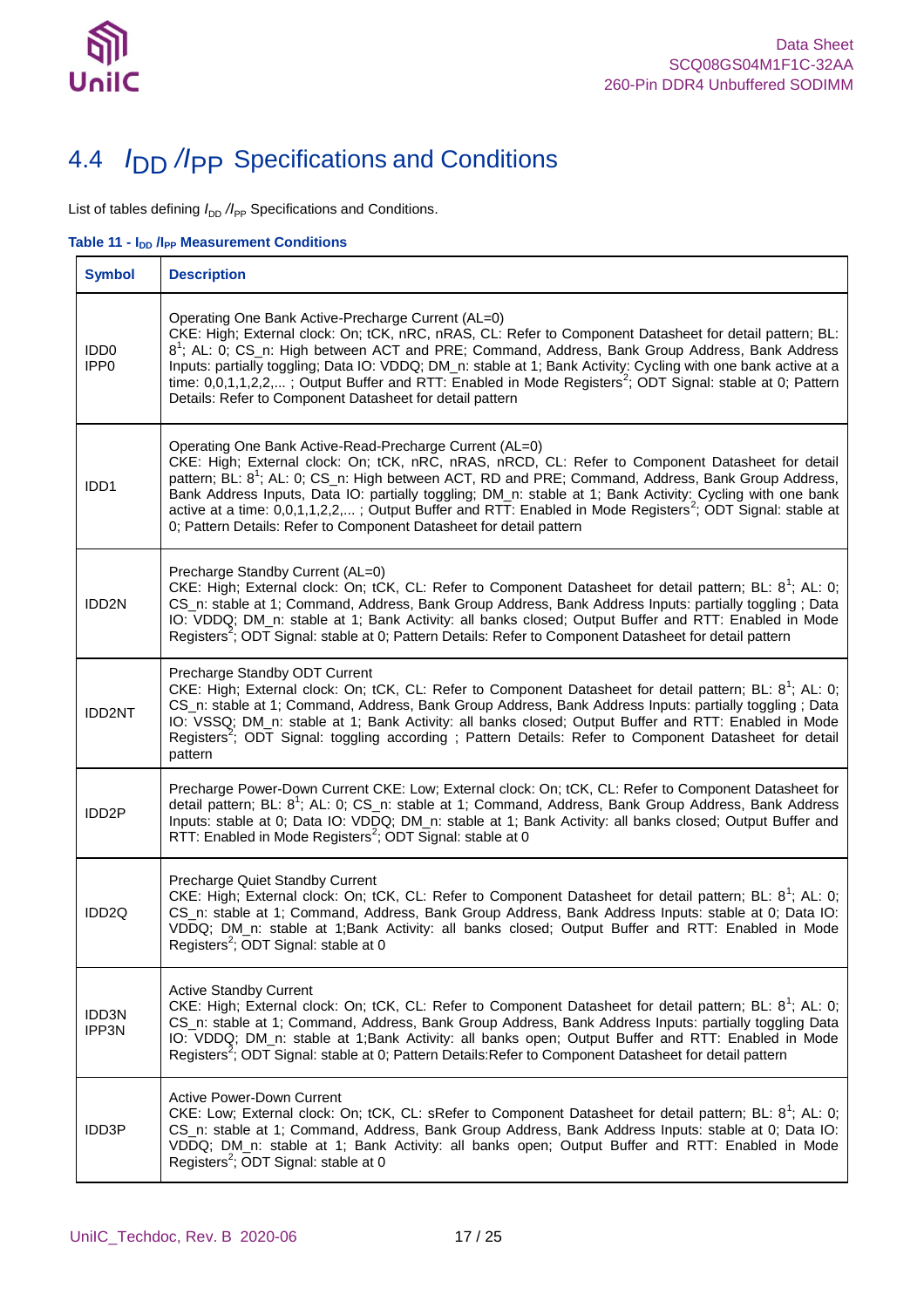# $\mathfrak{H}$ UnilC

| <b>Symbol</b> | <b>Description</b>                                                                                                                                                                                                                                                                                                                                                                                                                                                                                                                                                                                                                           |
|---------------|----------------------------------------------------------------------------------------------------------------------------------------------------------------------------------------------------------------------------------------------------------------------------------------------------------------------------------------------------------------------------------------------------------------------------------------------------------------------------------------------------------------------------------------------------------------------------------------------------------------------------------------------|
| IDD4R         | <b>Operating Burst Read Current</b><br>CKE: High; External clock: On; tCK, CL: Refer to Component Datasheet for detail pattern; BL: $8^2$ ; AL: 0;<br>CS_n: High between RD; Command, Address, Bank Group Address, Bank Address Inputs: partially<br>toggling; Data IO: seamless read data burst with different data between one burst and the next one<br>according; DM_n: stable at 1; Bank Activity: all banks open, RD commands cycling through banks:<br>$0,0,1,1,2,2,$ ; Output Buffer and RTT: Enabled in Mode Registers <sup>2</sup> ; ODT Signal: stable at 0; Pattern<br>Details: Refer to Component Datasheet for detail pattern  |
| IDD4W         | <b>Operating Burst Write Current</b><br>CKE: High; External clock: On; tCK, CL: Refer to Component Datasheet for detail pattern; BL: 8 <sup>1</sup> ; AL: 0;<br>CS_n: High between WR; Command, Address, Bank Group Address, Bank Address Inputs: partially<br>toggling; Data IO: seamless write data burst with different data between one burst and the next one; DM_n:<br>stable at 1; Bank Activity: all banks open, WR commands cycling through banks: 0,0,1,1,2,2,; Output<br>Buffer and RTT: Enabled in Mode Registers <sup>2</sup> ; ODT Signal: stable at HIGH; Pattern Details: Refer to<br>Component Datasheet for detail pattern |
| IDD5R         | Distributed Refresh Current (1X REF)<br>CKE: HIGH; External clock: on; tCK, CL, nREFI: see the previous table; BL: 8 <sup>1</sup> , AL: 0; CS_n: HIGH between<br>REF;Command, address, bank group address, bank address inputs: partially toggling according to the<br>IDD5R Measurement-Loop Pattern table; Data I/O: VDDQ; DM_n: stable at 1; Bank activity: REF command<br>every nREFI (see the IDD5R Measurement-Loop Pattern table); Output buffer and RTT: enabled in mode<br>registers2; ODT signal: stable at 0; Pattern details: see the IDD5R Measurement-Loop Pattern table                                                       |
|               | Self Refresh Current: Normal Temperature Range                                                                                                                                                                                                                                                                                                                                                                                                                                                                                                                                                                                               |
| IDD6N         | Tcase: 0 - 85°C; Low Power Array Self Refresh (LP ASR) : Normal4; CKE: Low; External clock: Off; CK_t<br>and CK_c#: LOW; CL: Refer to Component Datasheet for detail pattern; BL: 8 <sup>1</sup> ; AL: 0; CS_n#, Command,<br>Address, Bank Group Address, Bank Address, Data IO:<br>High; DM n: stable at 1; Bank Activity: Self-Refresh operation; Output Buffer and RTT: Enabled in Mode<br>Registers2; ODT Signal: MIDLEVEL                                                                                                                                                                                                               |
|               | Self-Refresh Current: Extended Temperature Range)                                                                                                                                                                                                                                                                                                                                                                                                                                                                                                                                                                                            |
| IDD6E         | TCase: 0 - 95°C; Low Power Array Self Refresh (LP ASR) : Extended4; CKE: Low; External clock: Off; CK_t<br>and CK_c: LOW; CL: Refer to Component Datasheet for detail pattern; BL: 8 <sup>1</sup> ; AL: 0; CS_n, Command,<br>Address, Bank Group Address, Bank Address, Data IO: High; DM n:stable at 1; Bank Activity: Extended<br>Temperature Self-Refresh operation; Output Buffer and RTT: Enabled in Mode Registers2; ODT Signal:<br>MID-LEVEL                                                                                                                                                                                          |
| IDD6R         | Self-Refresh Current: Reduced Temperature Range<br>TCase: 0 - 45°C; Low Power Array Self Refresh (LP ASR) : Reduced <sup>4</sup> ; CKE: Low; External clock: Off; CK_t<br>and CK_c#: LOW; CL: Refer to Component Datasheet for detail pattern; BL: 8 <sup>1</sup> ; AL: 0; CS_n#, Command,<br>Address, Bank Group Address, Bank Address, Data IO: High; DM_n:stable at 1; Bank Activity: Extended<br>Temperature Self-Refresh operation; Output Buffer and RTT: Enabled in Mode Registers <sup>2</sup> ; ODT Signal:<br>MID-LEVEL                                                                                                            |
| IDD6A         | Auto Self-Refresh Current<br>TCase: 0 - 95°C; Low Power Array Self Refresh (LP ASR) : Auto <sup>4</sup> ; CKE: Low; External clock: Off; CK_t and<br>CK_c#: LOW; CL: Refer to Component Datasheet for detail pattern; BL: $8^1$ ; AL: 0; CS_n#, Command,<br>Address, Bank Group Address, Bank Address, Data IO: High; DM_n:stable at 1; Bank Activity: Auto Self-<br>Refresh operation; Output Buffer and RTT: Enabled in Mode Registers <sup>2</sup> ; ODT Signal: MID-LEVEL                                                                                                                                                                |
| IPP6x         | Auto Self-Refresh Current<br>TCase: -40 - 95°C;                                                                                                                                                                                                                                                                                                                                                                                                                                                                                                                                                                                              |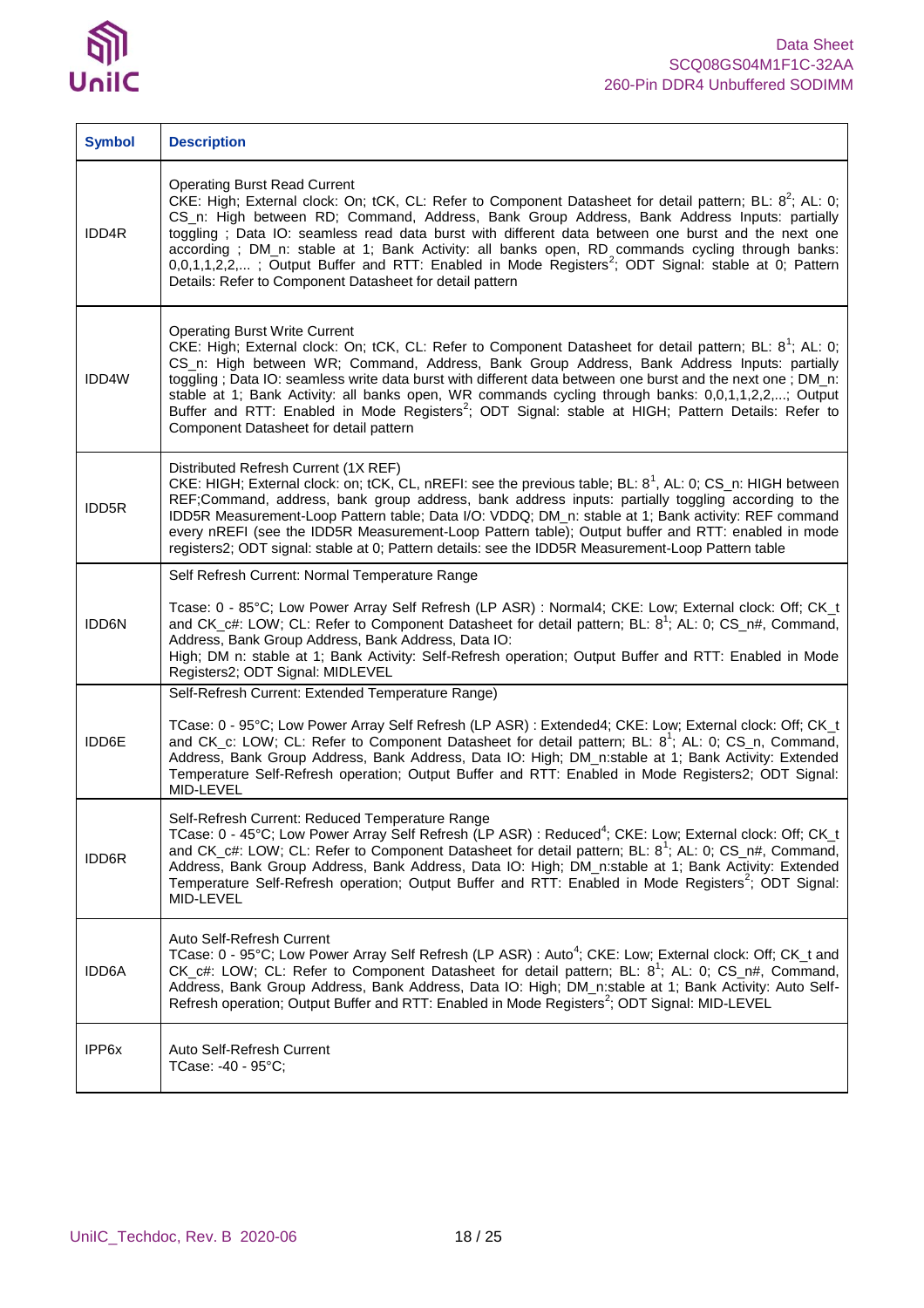

| <b>Symbol</b>    | <b>Description</b>                                                                                                                                                                                                                                                                                                                                                                                                                                                                                                                                                                                                                                                                          |
|------------------|---------------------------------------------------------------------------------------------------------------------------------------------------------------------------------------------------------------------------------------------------------------------------------------------------------------------------------------------------------------------------------------------------------------------------------------------------------------------------------------------------------------------------------------------------------------------------------------------------------------------------------------------------------------------------------------------|
| IDD7<br>IPP7     | Operating Bank Interleave Read Current<br>CKE: High; External clock: On; tCK, nRC, nRAS, nRCD, nRRD, nFAW, CL: Refer to Component Datasheet<br>for detail pattern; BL: 8 <sup>1</sup> ; AL: CL-1; CS_n: High between ACT and RDA; Command, Address, Bank Group<br>Address, Bank Address Inputs: partially toggling; Data IO: read data bursts with different data between one<br>burst and the next one; DM_n: stable at 1; Bank Activity: two times interleaved cycling through banks (0,<br>1, 7) with different addressing; Output Buffer and RTT: Enabled in Mode Registers <sup>2</sup> ; ODT Signal: stable at<br>0; Pattern Details: Refer to Component Datasheet for detail pattern |
| IDD <sub>8</sub> | Maximum Power Down Current TBD                                                                                                                                                                                                                                                                                                                                                                                                                                                                                                                                                                                                                                                              |

#### **Notes :**

1. Burst Length: BL8 fixed by MRS: set MR0 [A1:0=00].

2. Output Buffer Enable - set MR1 [A12 = 0] : Qoff = Output buffer enabled - set MR1 [A2:1 = 00] : Output Driver Impedance Control = RZQ/7 RTT\_Nom enable - set MR1 [A10:8 = 011] : RTT\_NOM = RZQ/6 RTT\_WR enable - set MR2 [A10:9 = 01] : RTT\_WR = RZQ/2 RTT\_PARK disable - set MR5 [A8:6 = 000]

3. CAL enabled : set MR4 [A8:6 = 001] : 1600MT/s 010] : 1866MT/s, 2133MT/s 011] : 2400MT/s Gear Down mode enabled :set MR3 [A3 = 1] : 1/4 Rate DLL disabled : set MR1 [A0 = 0] CA parity enabled :set MR5 [A2:0 = 001] : 1600MT/s,1866MT/s, 2133MT/s 010] : 2400MT/s Read DBI enabled : set MR5 [A12 = 1] Write DBI enabled : set :MR5 [A11 = 1]

4. Low Power Array Self Refresh (LP ASR) : set MR2 [A7:6 = 00] : Normal 01] : Reduced Temperature range 10] : Extended Temperature range 11] : Auto Self Refresh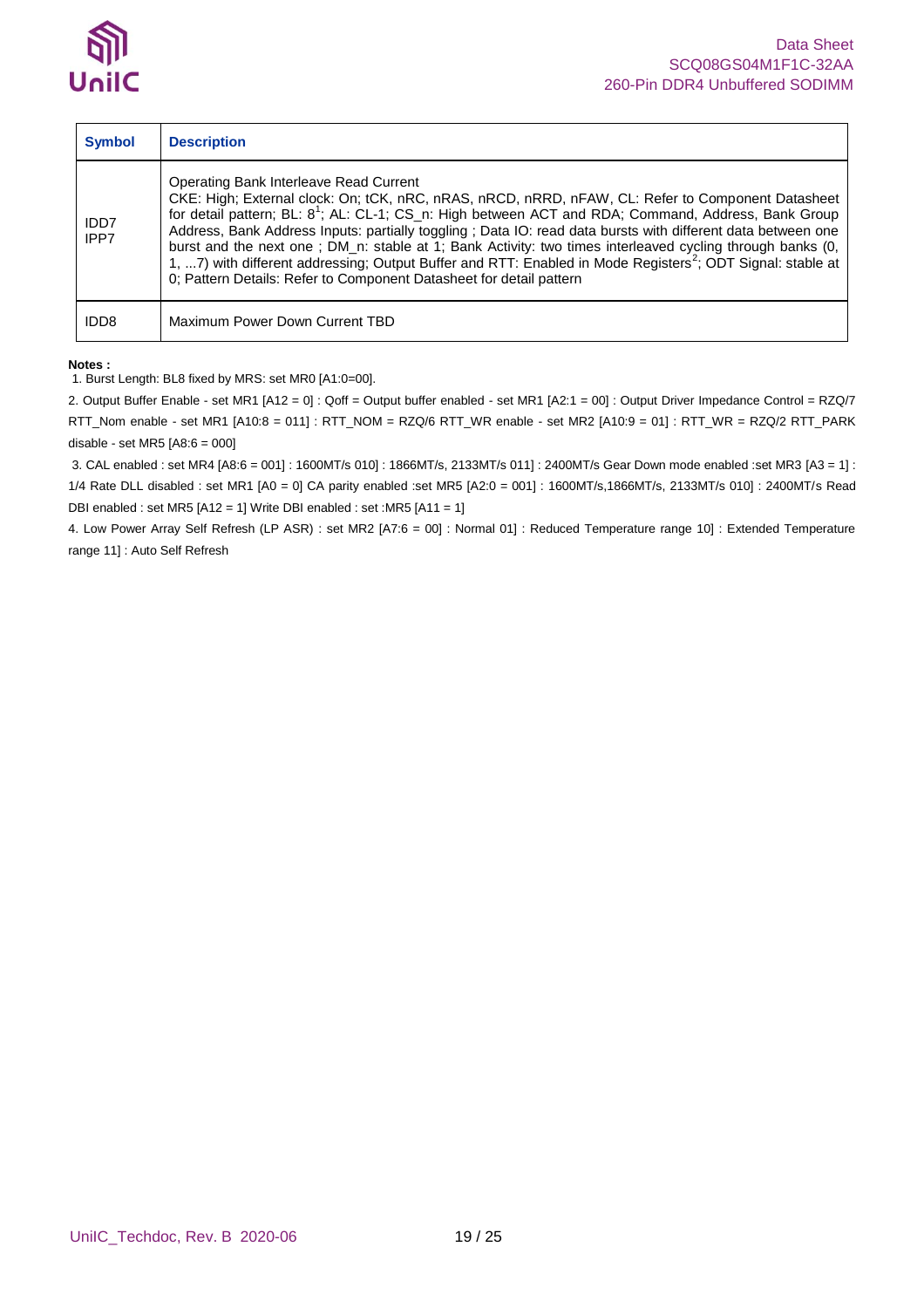

### <span id="page-19-0"></span>**Table 12 - IDD Specification for SCQ08GS04M1F1C-32AA**

| <b>Product Type</b> | SCQ08GS04M1F1C-32AA |             |             |
|---------------------|---------------------|-------------|-------------|
| <b>Organization</b> | 8GB                 | <b>Unit</b> |             |
|                     | 1Rank (x16)         |             |             |
|                     | $\times 64$         |             | <b>Note</b> |
|                     | $-32AA$             |             |             |
| <b>Symbol</b>       | <b>Current</b>      |             |             |
| IDD <sub>0</sub>    | 280                 | mA          | 2)          |
| IDD1                | 336                 | mA          | 2)          |
| IDD2N               | 180                 | mA          | 3)          |
| IDD2NT              | 232                 | mA          | 2)          |
| IDD2P               | 152                 | mA          | 3)          |
| IDD2Q               | 168                 | mA          | 3)          |
| IDD3N               | 248                 | mA          | 3)          |
| IDD3P               | 204                 | mA          | 3)          |
| IDD4R               | 1196                | mA          | 2)          |
| IDD4W               | 944                 | mA          | 2)          |
| IDD5R               | 272                 | mA          | 2)          |
| IDD6N               | 212                 | mA          | 3)          |
| IDD6E               | 452                 | mA          | 3)          |
| IDD6R               | 80                  | mA          | 3)          |
| IDD6A               | 44                  | mA          | 3)          |
| IDD7                | 980                 | mA          | 2)          |
| IDD8                | 144                 | mA          | 3)          |

Notes:

1) Calculated values from Device data.

2) One module rank in the active IDD/IPP, the other rank in IDD2P/IPP3N.

3) All ranks in this IDD/IPP condition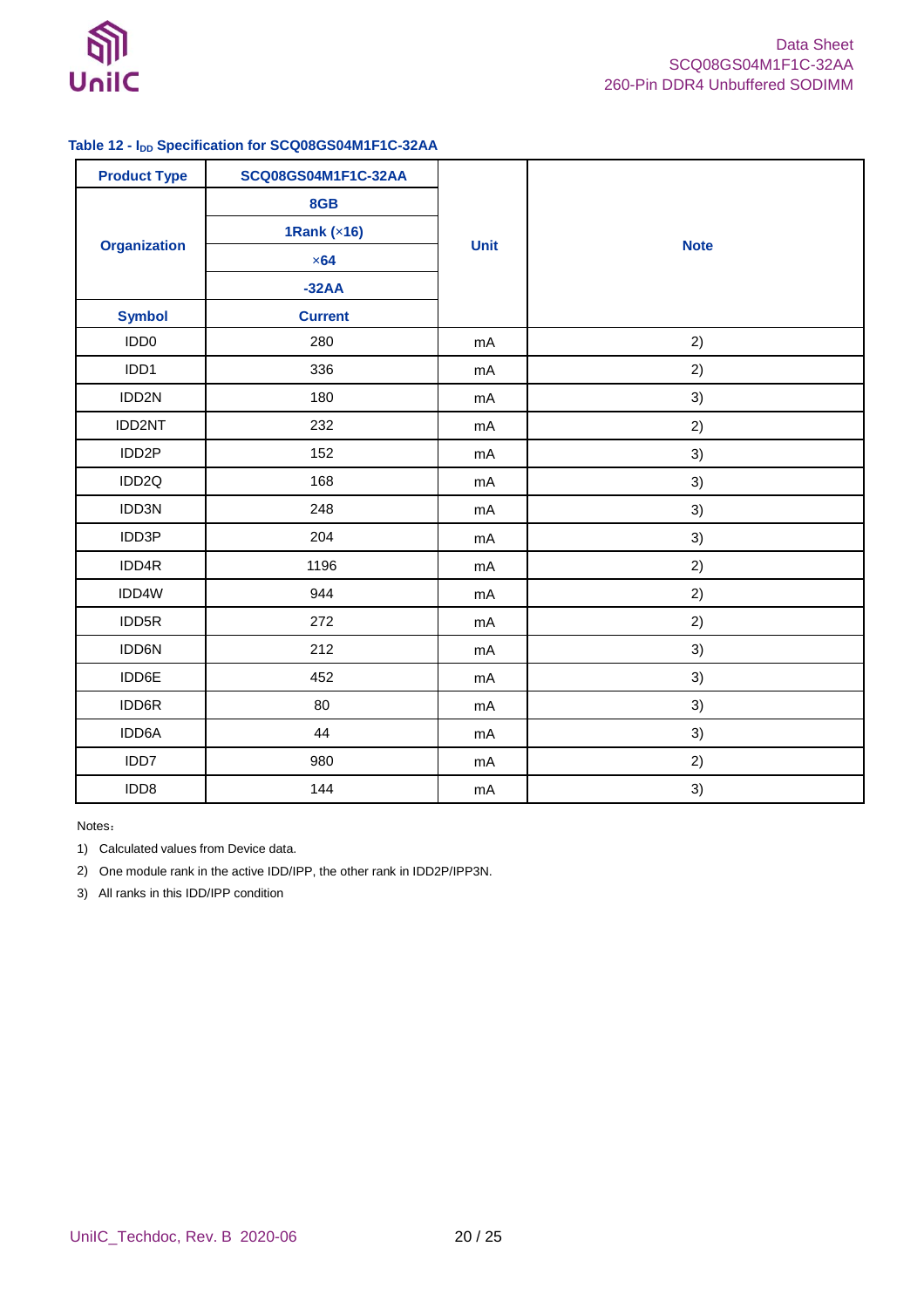

### <span id="page-20-0"></span>**Table 13 - IPP Specification for SCQ08GS04M1F1C-32AA**

| <b>Product Type</b> | SCQ08GS04M1F1C-32AA | <b>Unit</b> | <b>Note</b> |
|---------------------|---------------------|-------------|-------------|
|                     | 8GB                 |             |             |
|                     | 1Rank $(x16)$       |             |             |
| <b>Organization</b> | $\times 64$         |             |             |
|                     | $-32AA$             |             |             |
| <b>Symbol</b>       | <b>Current</b>      |             |             |
| IPP <sub>0</sub>    | 16                  | mA          | 2)          |
| IPP3N               | 8                   | mA          | 3)          |
| IPP6x               | 24                  | mA          | 2)          |
| IPP7                | 36                  | mA          | 3)          |

Notes:

1) Calculated values from Device data.

2) One module rank in the active IDD/IPP, the other rank in IDD2P/IPP3N.

3) All ranks in this IDD/IPP condition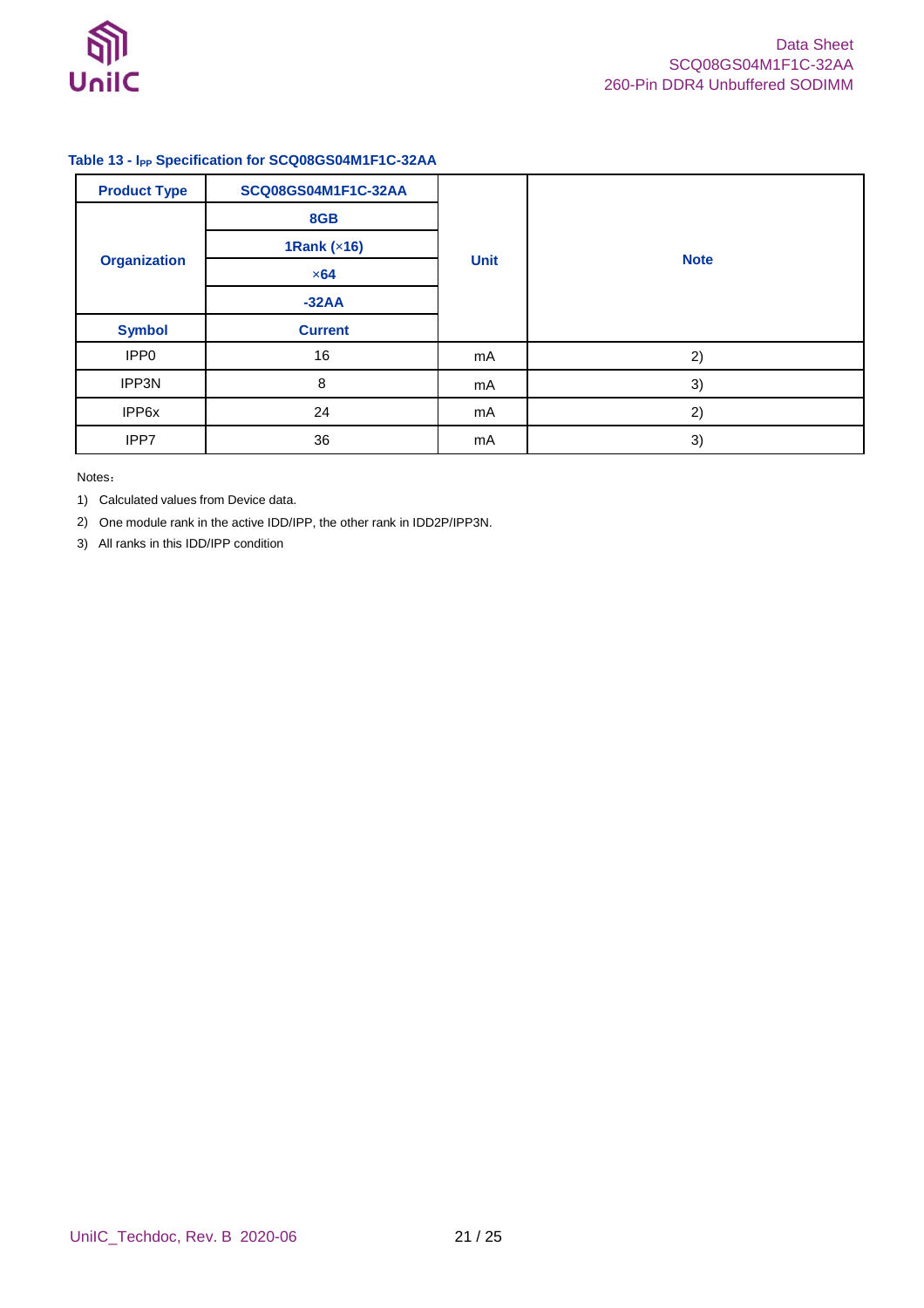

# <span id="page-21-0"></span>5 Package Dimensions



### <span id="page-21-1"></span>**Figure 2 - Package Dimensions\_SCQ08GS04M1F1C-32AA**

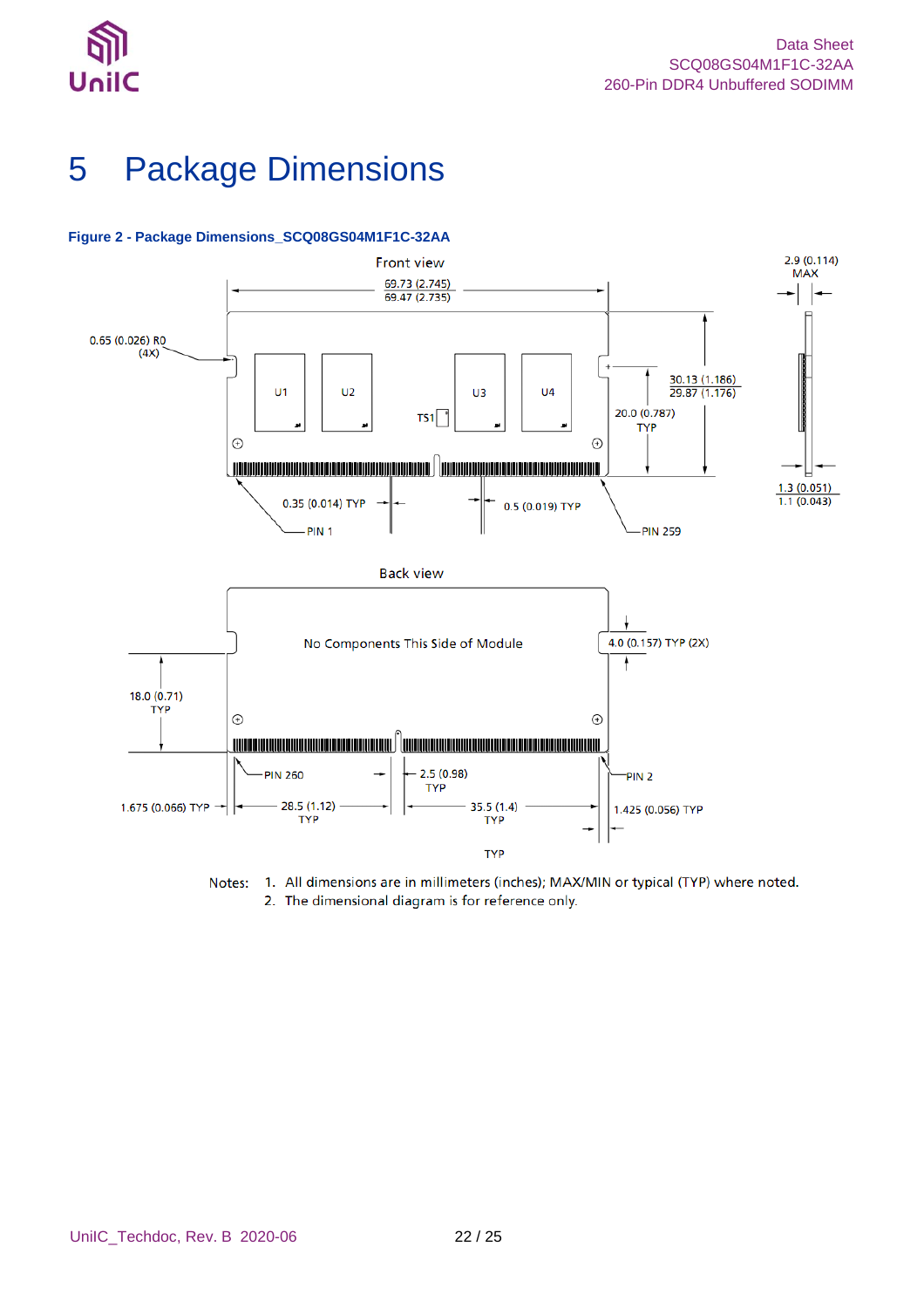

# <span id="page-22-0"></span>List of Figures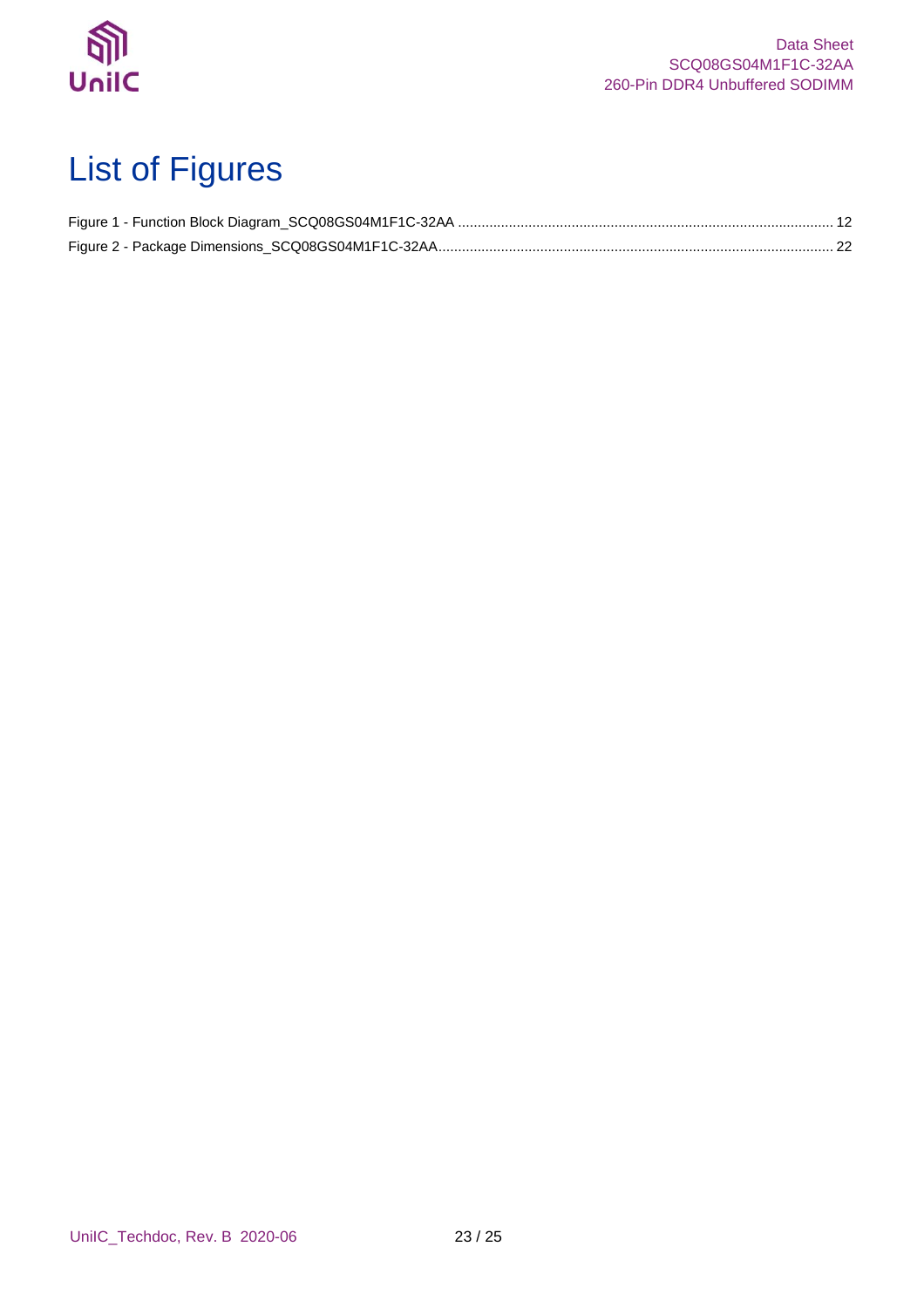

## <span id="page-23-0"></span>**List of Tables**